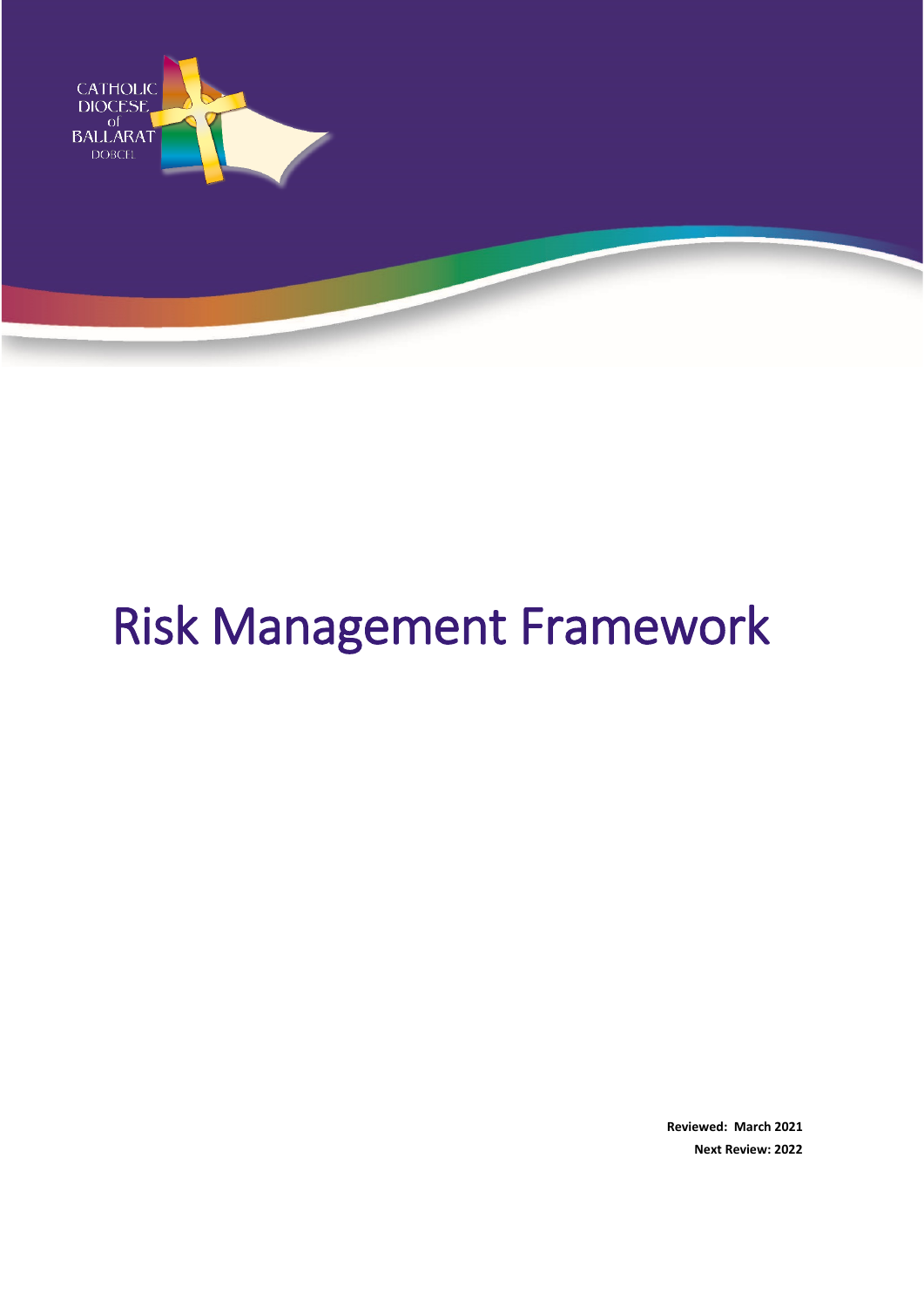# Table of Contents

| 1. |  |
|----|--|
| 2. |  |
| 3. |  |
| 4. |  |
| 5. |  |
|    |  |
|    |  |
|    |  |
|    |  |
|    |  |
|    |  |
|    |  |
| 6. |  |
|    |  |
|    |  |
|    |  |
|    |  |
|    |  |
|    |  |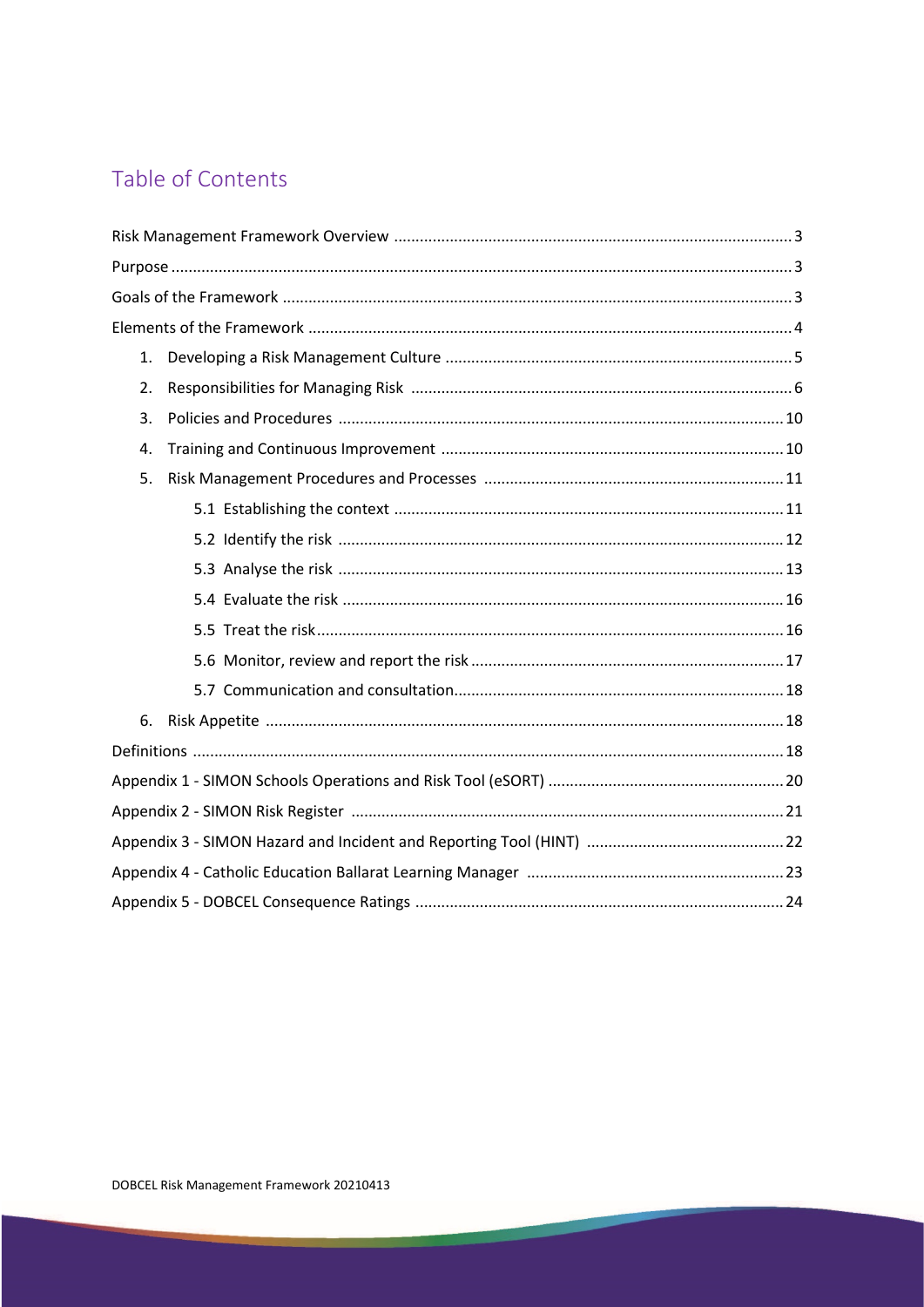# Risk Management Framework Overview

The Diocese of Ballarat Catholic Education Limited (DOBCEL) Board recognises that risk management is integral to achieving our vision, mission and goals. Risk management maximises the ability to deliver on DOBCEL Board objectives, promotes sound decision-making for resource allocation and investment, works to safeguard student and employee wellbeing and contributes to meeting the diocesan community and government expectations for accountable and responsible use of finances and resources.

The DOBCEL Board, Standing Committees and management are committed to implementing this Risk Management Framework (the Framework) to ensure an effective and consistent approach to managing risk in an environment of continuous improvement and ongoing business excellence which enhances DOBCEL's ability to focus on learning and development. The Framework outlines DOBCEL's organisational approach to risk which ensures processes and accountability requirements are clear and consistently applied. The implementation of this framework ensures that all DOBCEL entities embed risk management culture and practices in their business and education processesso that risks are managed effectively and efficiently to deliver DOBCEL's goals and objectives. The Framework will also be used to assist with the development of and updating of resources, guides, tools and training.

### Purpose

The purpose of this Framework is to provide a consistent and transparent approach to risk management. This includes how the Board, as the governing authority of schools, will manage all risks including child safety risks. This will ensure compliance with relevant legislation including Ministerial Order No.870: Child Safe Standards - managing the risk of child abuse in schools and the National Principles for Child Safe Organisations.

# Goals of the Framework

Through implementation of the Framework, DOBCEL aims to:

- integrate risk management into the culture of the organisation and across all DOBCEL **Schools**
- embed risk management into all planning for education activities and business decision making processes including informing investment and resource allocation to assist in the delivery of outcomes
- ensure that systems are in place to track and report upon existing and emerging risks to the achievement of DOBCEL's objectives
- introduce a standardised approach to the management of risk across DOBCEL Schools
- increase understanding and awareness, provide guidance and clarify accountability and responsibilities in relation to risk
- provide simple guidelines for the development, implementation and management of risk at all levels within the organisation
- provide an appropriate process to give rigour to the risk attestation statement within DOBCEL's and schools' annual reports.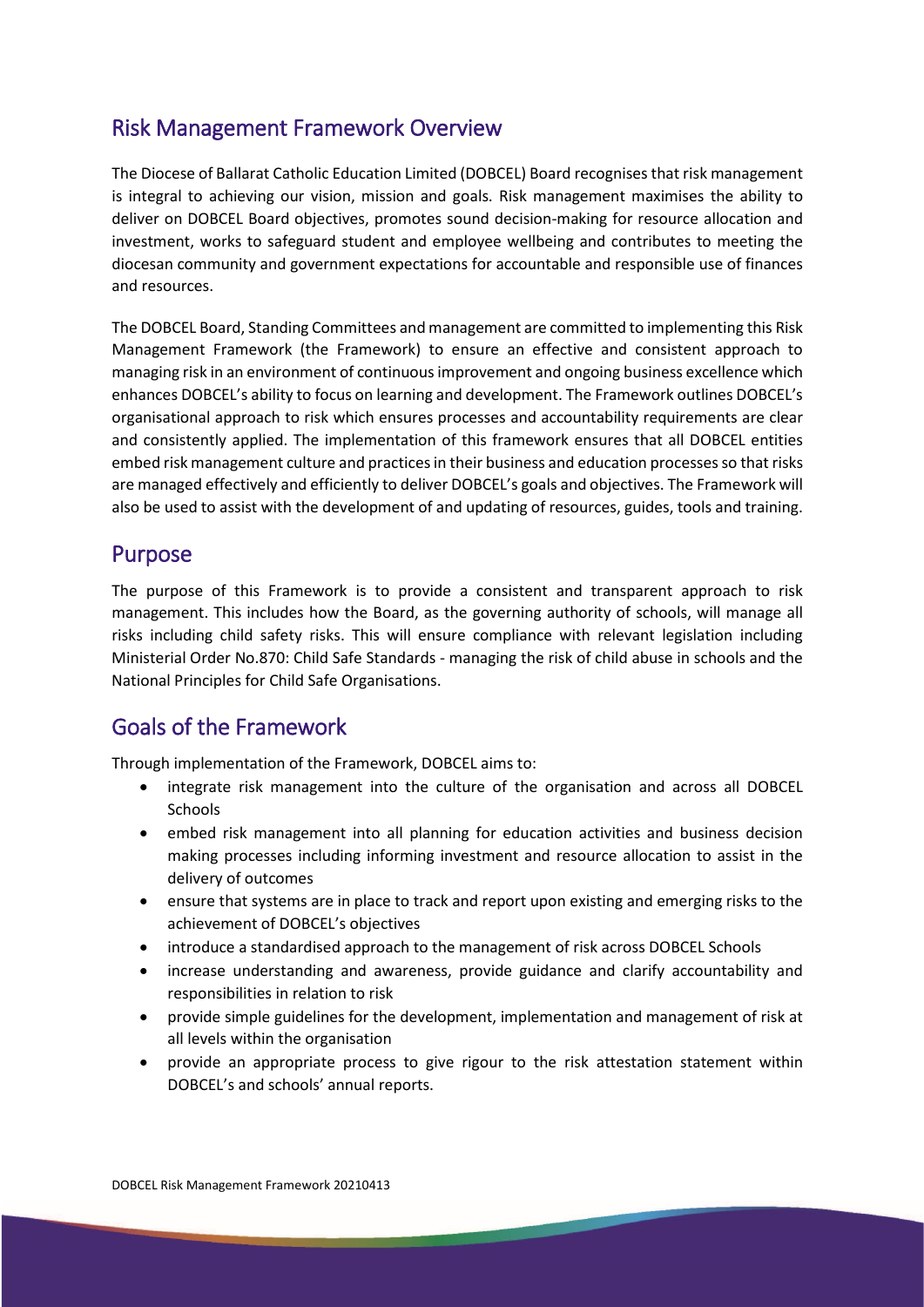# Elements of the Framework

The following diagram summarises the elements of the DOBCEL Risk Management Framework:

#### **Diagram 1**

#### **Risk Management Framework and Culture**

- Risk Policy, procedures and practices
- Awareness culture
- Professional Learning
- Risk Management Leader
- Systemic partnership
- Transparency and accountability
- Proactive responses
- Shared responsibility and governance

#### **Risk Treatment Plans**

- Medium/extreme/high risk areas
- Major projects and events such as camps and excursions

#### **Risk Register**

• Identifies risk level, controls, responsibilities, communication and monitoring strategies

#### **Resources and Systems**

- DOBCEL Risk Management Policy
- DOBCEL Risk Management Framework and Procedures
- SIMON School Operations and Risk Tool (eSORT)
- Risk Treatment Plan and SIMON Risk Register
- SIMON Hazard and Incident Reporting Tool (HINT)



#### **Risk Level Matrix**

- Identify risk likelihood Almost certain/Likely/ Possible/Unlikely/Rare
- $\bullet$  Identify level rating  $-$ Extreme/High/Medium/ Low/Negligible
- Identify potential impact Risk Rating

#### **Risk Treatment Controls**

- Remove
- Replace
- Isolate
- Redesign
- Review policy and procedures
- Protective gear or equipment
- Professional learning
- Additional supervision or resources

**Reviewing and Reporting of Framework** Includes evaluating: **Policy, Procedures and Practices** • Consistency and effectiveness • Control measures **Risk Management Culture** • Shared responsibility • Strengths and Challenges **Risk Treatment Plans** • Implemented effectively **Risk Register** • Monitor and updated regularly **Stakeholders Reporting** • Regular and effective **Allocation of Resources** • Adequate and effective **Clarity of Responsibilities** • DOBCEL Board requirements • Risk leader • Stakeholders

#### **RISK MANAGEMENT FRAMEWORK**

DOBCEL Risk Management Framework 20210413 4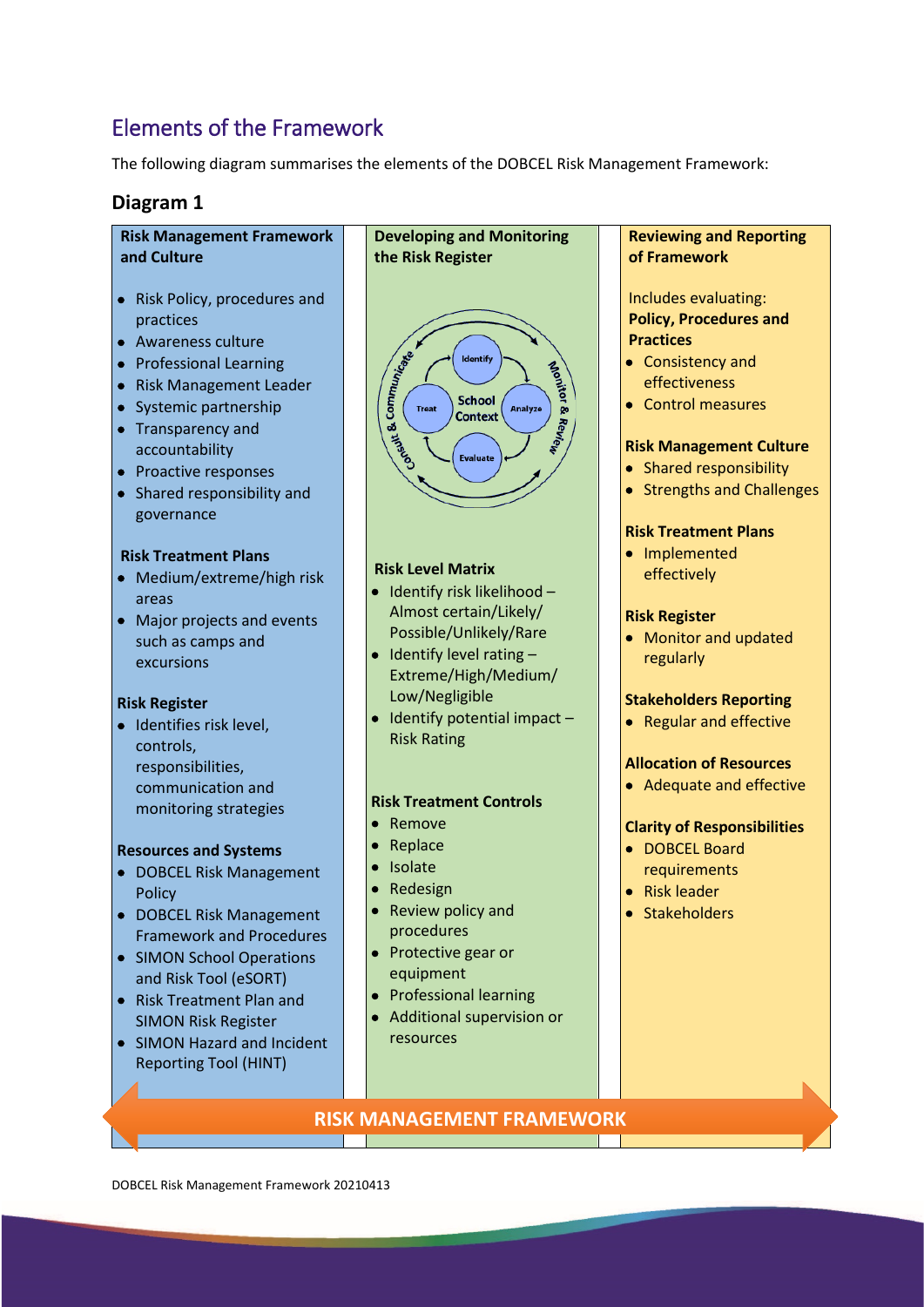The DOBCEL Risk Management Framework includes the following elements:

- 1. An organisation-wide culture of and commitment to managing risk proactively, transparently, and co-responsibility
- 2. Roles and responsibilities for managing risk
- 3. Policies and Procedures to guide the work of DOBCEL Board, DOBCEL Management and DOBCEL Schools in identifying, minimising, and managing risk, especially in meeting the requirements of Ministerial Order 870 – Child safe standards
- 4. A commitment to training and continuous improvement
- 5. A systemic approach to risk management procedures and processes, risk treatment plans, reviewing and reporting risk at all levels of the organisation. DOBCEL Management has provided the following online tools:
	- An online schools operations and risk tool (eSORT) for DOBCEL. eSORT is available on SIMON and has a library of resources, including Guidelines to the Minimum Standards and Other Requirements for the Registration of Schools and DOBCEL Policies and Procedures (refer to **Appendix 1 – SIMON Schools Operations and Risk Tool (eSORT)**)
	- An online tool for recording and monitoring risks (Risk Register) for DOBCEL Board and DOBCEL Schools (refer to **Appendix 2 – SIMON Risk Register**)
	- An online tool for reporting and managing hazards and incidents (HINT) for DOBCEL Management and DOBCEL Schools (refer to **Appendix 3 – SIMON Hazard and Incident Reporting Tool (HINT)**)
- 6. Defining the risk appetite

# 1. Developing a Risk Management Culture

Risk is defined as the effect of uncertainty on objectives (AS ISO 31000:2018). Uncertainty arises from internal and external factors which can influence the outcomes of organisational objectives. A risk is therefore the effect, positive or negative, of uncertainty on achieving the vision, organisational objectives and strategic directions of DOBCEL and DOBCEL Schools.

While risk management can be planned and developed according to the context of the company and individual schools, it is important to develop a risk management culture that responds as new risks arise. This can occur when implementing change such as new corporate, financial or educational strategies, equipment, and responding to workplace incidents (regardless of any injury). Regular monitoring of safety and the environment is essential in identifying new risks.

DOBCEL and all staff, including school staff, need to know the steps in commencing action to mitigate or eliminate a risk, including their responsibilities and whom to notify. Consultation with staff and community is a critical governance responsibility. This enhances the risk management culture through drawing on expertise, knowledge and ideas so that all potential risks and treatments are identified. It also assists with effective implementation of risk procedures, as there is greater understanding of how risk management works and builds confidence in the school community that risk is taken seriously.

In developing a risk management culture, policy, procedures and practices, the school community needs to be informed of its relationship to the Child Safe Standards.

Effective Risk Management Culture requires:

DOBCEL Risk Management Framework 20210413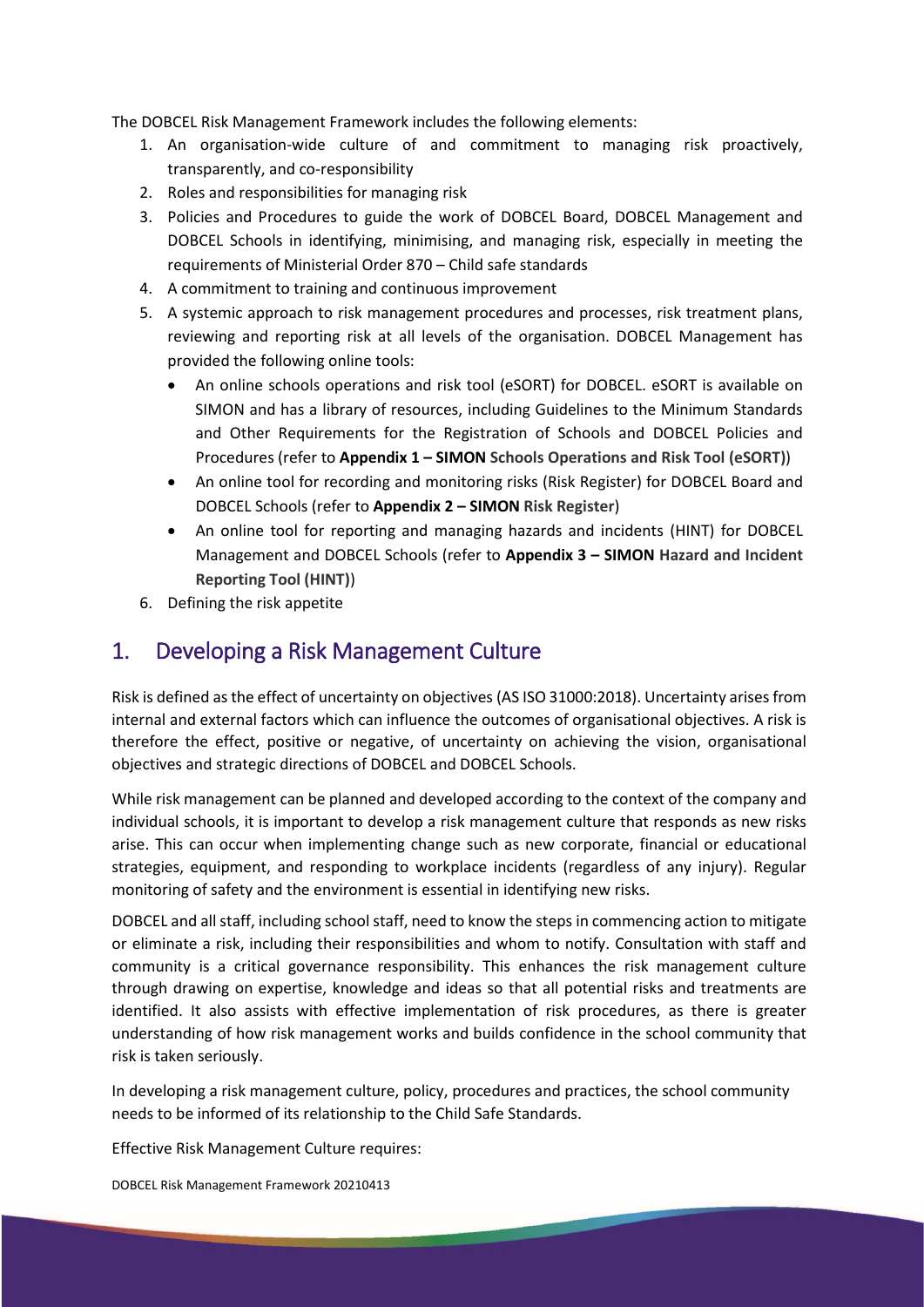- collaboration through partnership between DOBCEL Board and each school
- sustained commitment from school leadership to risk management
- clarity of accountabilities, responsibilities, roles and decision-making processes
- strategic and ongoing communication and consultation
- strategic focus on improving learning outcomes within a safe environment
- commitment to accountability of diocesan and government requirements and community expectations
- forward thinking and proactive approach to stewardship
- management of risks and the anticipated benefits in all aspects of school operations
- contingency planning to prevent the school's vision and Catholic identity being undermined
- strategic process for assessing, monitoring and reporting risk
- shared responsibility for risk management by all in the school community.

# 2. Responsibilities for Managing Risk

As articulated in the DOBCEL Risk Management Policy, the DOBCEL Board has the ultimate responsibility for overseeing and monitoring the assessment and management of risk and compliance.

The following table outlines the process, roles and activities for monitoring, reviewing and reporting on risks between DOBCEL Board, Standing Committees, Management and Schools:

| Who                                                     | <b>Risk Management Framework responsibility</b>                                                                                                                                                                                                                                                                                                                                                                                                                                                                                                                                                                                                                                                                               | <b>Frequency</b>                                                                                                                                           |
|---------------------------------------------------------|-------------------------------------------------------------------------------------------------------------------------------------------------------------------------------------------------------------------------------------------------------------------------------------------------------------------------------------------------------------------------------------------------------------------------------------------------------------------------------------------------------------------------------------------------------------------------------------------------------------------------------------------------------------------------------------------------------------------------------|------------------------------------------------------------------------------------------------------------------------------------------------------------|
| <b>DOBCEL Board</b>                                     | Approve Executive Director Risk Management<br>Report, Risk Register Summary and Hazard and<br>Incident Summary reports and approve<br>recommendations made by the ARFSC<br>Review Risk Management Framework, Policy<br>and Procedures<br>Set the Risk Appetite                                                                                                                                                                                                                                                                                                                                                                                                                                                                | Quarterly<br>Annually or as<br>required<br>Annually                                                                                                        |
| Audit, Risk and<br><b>Finance Standing</b><br>Committee | <b>Escalate critical risks</b><br>Report and provide recommendations to the<br><b>DOBCEL Board</b><br>Review and endorse Risk Management<br>$\bullet$<br>Framework, Policy and Procedures for Board<br>approval<br>Review Hazard and Incident Detailed Report<br>Review of Risk Register Detailed Report<br>$\bullet$<br>Review Executive Director Risk Management<br>$\bullet$<br>Report, including emerging risks, regulatory<br>matters, changes in legislative or compliance<br>requirements<br>Review and define the Risk Appetite<br><b>Review and endorse DOBCEL Financial Policies</b><br>$\bullet$<br>and Procedures for Board approval<br>Review and report on External Financial Audit<br><b>Management Report</b> | As required<br>Quarterly<br>Annually or as<br>required<br>Quarterly<br>Quarterly<br>Quarterly<br>Annually<br>Every two years<br>or as required<br>Annually |
| Who                                                     | <b>Risk Management Framework responsibility</b>                                                                                                                                                                                                                                                                                                                                                                                                                                                                                                                                                                                                                                                                               | <b>Frequency</b>                                                                                                                                           |

DOBCEL Risk Management Framework 20210413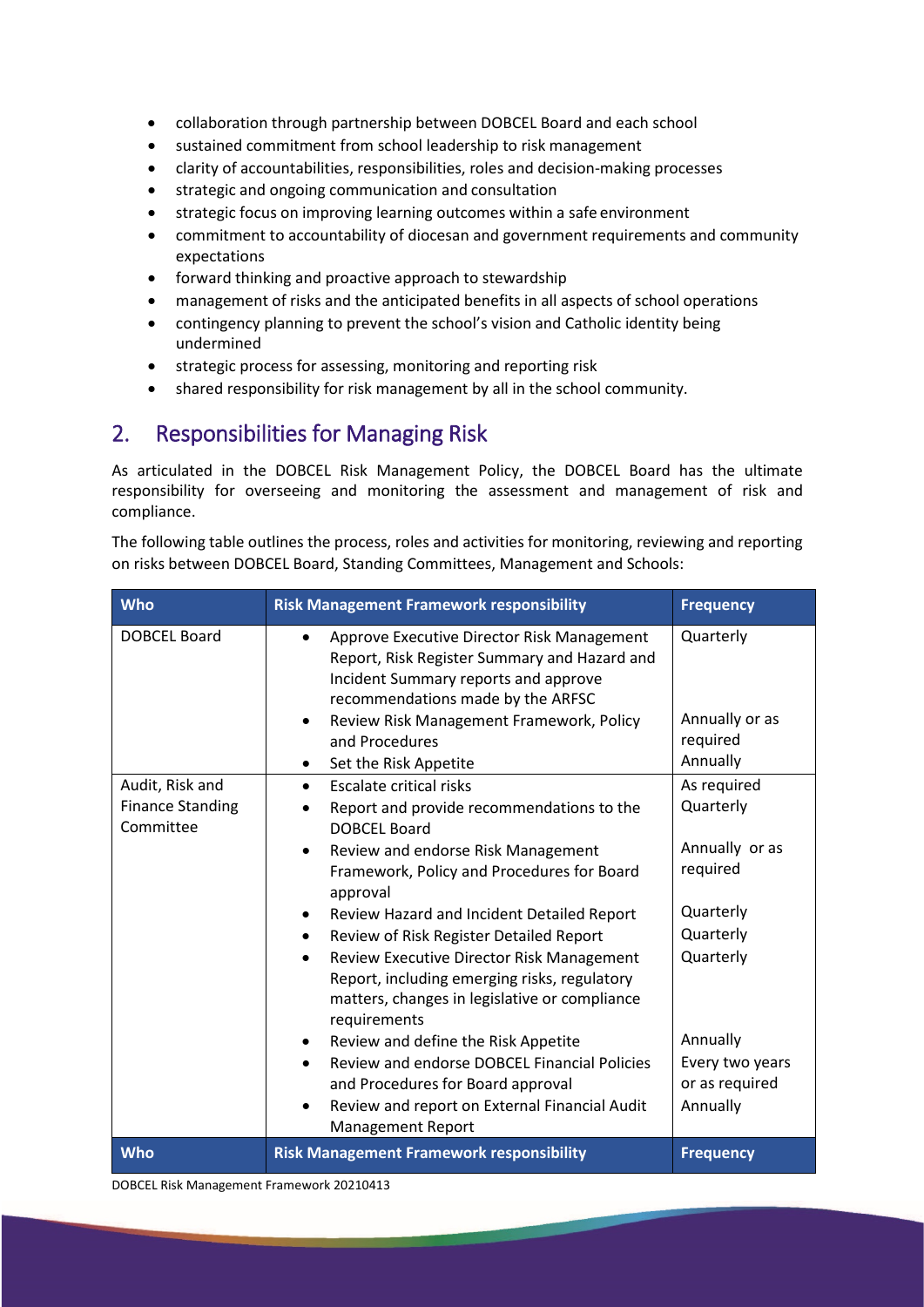| Wellbeing and<br>Safeguarding<br>Standing<br>Committee             | Review policies and procedures specific to the<br>$\bullet$<br>Wellbeing Framework and in relation to child<br>safeguarding in accordance with Victorian Child<br>Safe Standards as set out in Ministerial Order<br>870 and relevant child safety legislation<br>Oversee the operations of DOBCEL and<br>$\bullet$<br>monitoring of schools in relation to child<br>safeguarding<br>Monitor areas of risk associated with wellbeing<br>$\bullet$<br>and child safeguarding<br>Escalate high risks to the Board | Every two years<br>or as required<br>Ongoing<br>Ongoing<br>Quarterly or more |
|--------------------------------------------------------------------|----------------------------------------------------------------------------------------------------------------------------------------------------------------------------------------------------------------------------------------------------------------------------------------------------------------------------------------------------------------------------------------------------------------------------------------------------------------------------------------------------------------|------------------------------------------------------------------------------|
|                                                                    | ٠<br>Advise the Executive Director on areas of risk<br>$\bullet$<br>associated with wellbeing and child<br>safeguarding that require support, intervention<br>or oversight                                                                                                                                                                                                                                                                                                                                     | frequently when<br>required<br>As required                                   |
| System<br>Improvement<br>Standing<br>Committee                     | Review policies and procedures specific to<br>$\bullet$<br>school improvement<br>Report to DOBCEL about the strategic directions<br>٠<br>of DOBCEL schools                                                                                                                                                                                                                                                                                                                                                     | Every two years<br>or as required                                            |
|                                                                    | Review External School Reviewer Reports<br>Monitor areas of risk associated with school<br>improvement<br>Escalate high risks to the Board<br>Advise the Executive Director on areas of risk<br>associated with school improvement that                                                                                                                                                                                                                                                                        | Quarterly<br>Ongoing<br>As required<br>As required                           |
| <b>Enhancing Catholic</b><br><b>Identity Standing</b><br>Committee | require support, intervention or oversight<br>Review policies and procedures specific to<br>٠<br>Catholic Identity<br>Monitor areas of risk associated with Catholic<br>$\bullet$<br>Identity<br>Escalate high risks to the Board<br>Advise the Executive Director on areas of risk<br>associated with school Catholic Identity that<br>require support, intervention or oversight                                                                                                                             | Every two years<br>or as required<br>Ongoing<br>As required<br>As required   |
| Family and<br>Community<br>Engagement<br>Standing<br>Committee     | Review policies and procedures specific to<br>$\bullet$<br>Family and Community Engagement<br>Monitor areas of risk associated with Family<br>and Community Engagement<br>Escalate high risks to the Board<br>Advise the Executive Director on areas of risk<br>associated with school Family and Community<br>Engagement that require support, intervention<br>or oversight                                                                                                                                   | Every two years<br>or as required<br>Quarterly<br>As required<br>As required |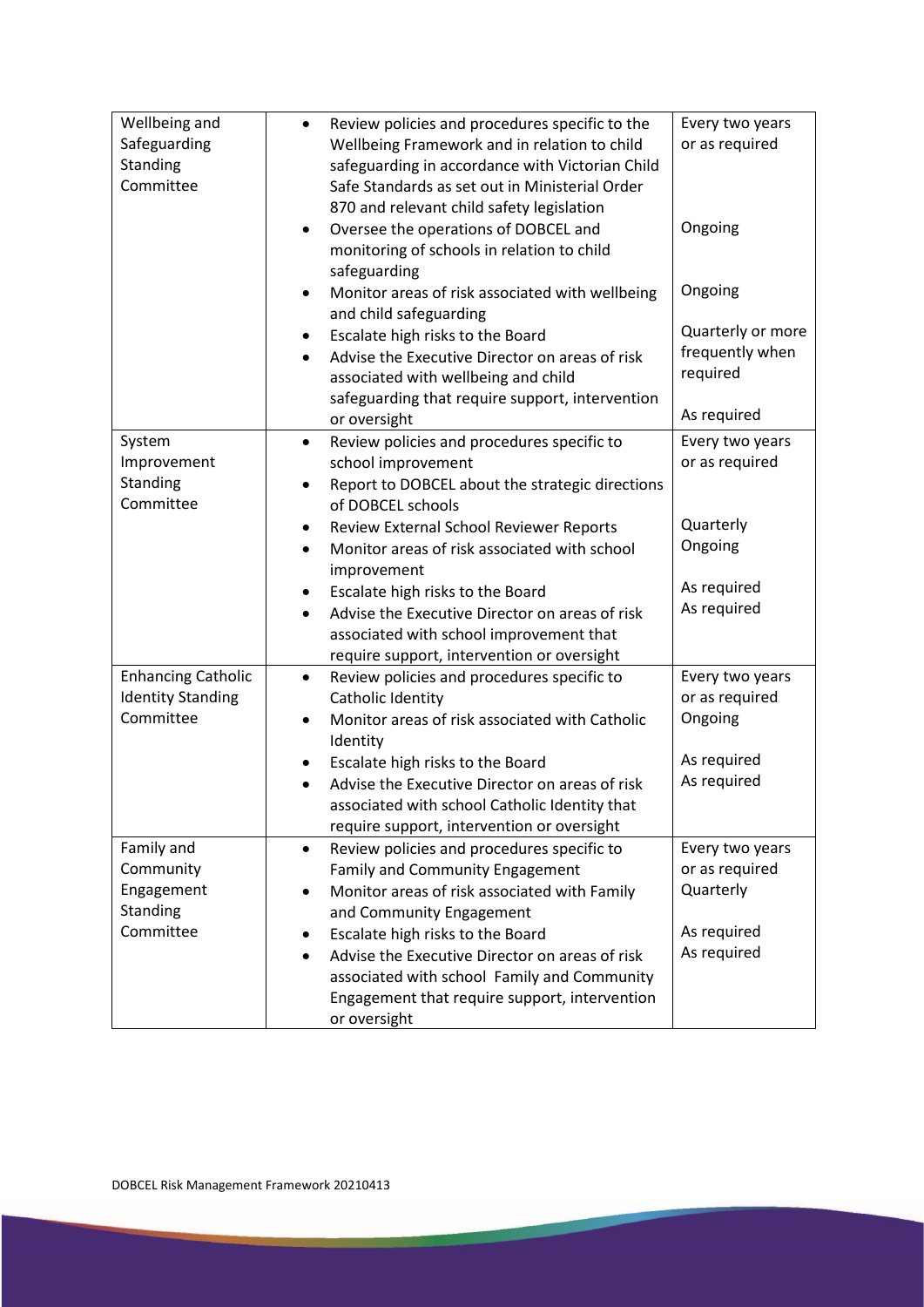| <b>Who</b>                | <b>Risk Management Framework responsibility</b>                                                                                                            | <b>Frequency</b>         |
|---------------------------|------------------------------------------------------------------------------------------------------------------------------------------------------------|--------------------------|
| <b>Executive Director</b> | Escalate high risks to the ARFSC and Board<br>$\bullet$<br>Provide Executive Director Risk Management<br>$\bullet$<br>Report to Board and ARFSC            | As required<br>Quarterly |
|                           | Provide Hazard and Incident Summary Reports<br>$\bullet$<br>to Board and Detailed Reports ARFSC                                                            | Quarterly                |
|                           | Provide Risk Register Summary Reports to<br>$\bullet$<br><b>Board and Detailed Reports ARFSC</b>                                                           | Quarterly                |
| <b>DOBCEL</b>             | Provide Risk Management Report to ARFSC<br>$\bullet$                                                                                                       | Quarterly                |
| Management                | Review and update over-arching DOBCEL Risk<br>$\bullet$<br>Register                                                                                        | Quarterly                |
|                           | Facilitate risk management training for DOBCEL<br>$\bullet$<br>and school staff                                                                            | Ongoing                  |
|                           | Monitor Risk Management Treatment Plans<br>$\bullet$                                                                                                       | Quarterly                |
|                           | Liaise with the external provider on outcomes<br>$\bullet$<br>of audits and control reviews                                                                | Quarterly                |
|                           | Provide support for any new risk management<br>$\bullet$<br>matters or projects                                                                            | As required              |
| <b>DOBCEL</b>             | Manage and review risk register<br>$\bullet$                                                                                                               | Quarterly                |
| Management and            | <b>Report Hazards and Incidents</b>                                                                                                                        | Quarterly                |
| <b>DOBCEL School</b>      | <b>Review Risk Appetite</b><br>$\bullet$                                                                                                                   | Annually                 |
| Principals                | Integrate risk management processes into<br>$\bullet$<br>existing business processes                                                                       | Ongoing                  |
|                           | Notify Executive Director/ARFSC of any changes<br>$\bullet$<br>in risk levels or new initiatives or projects that<br>many expose DOBCEL Board to new risks | As required              |
| <b>Risk Management</b>    | A third party review of the DOBCEL risk management                                                                                                         | At a minimum             |
| Partner/Advisor)          | policy and framework that covers:                                                                                                                          | annually or              |
|                           | Enterprise Risk Management review that                                                                                                                     | otherwise as             |
|                           | provides a risk maturity rating at all levels of the                                                                                                       | required                 |
|                           | organisation and recommended actions for                                                                                                                   |                          |
|                           | improvement                                                                                                                                                |                          |
|                           | Sample testing of nominated risks to<br>$\bullet$<br>understand the adequacy of controls to                                                                |                          |
|                           | mitigate risks                                                                                                                                             |                          |
|                           | Review of Risk Management Policy and Risk<br><b>Framework and Procedures</b>                                                                               |                          |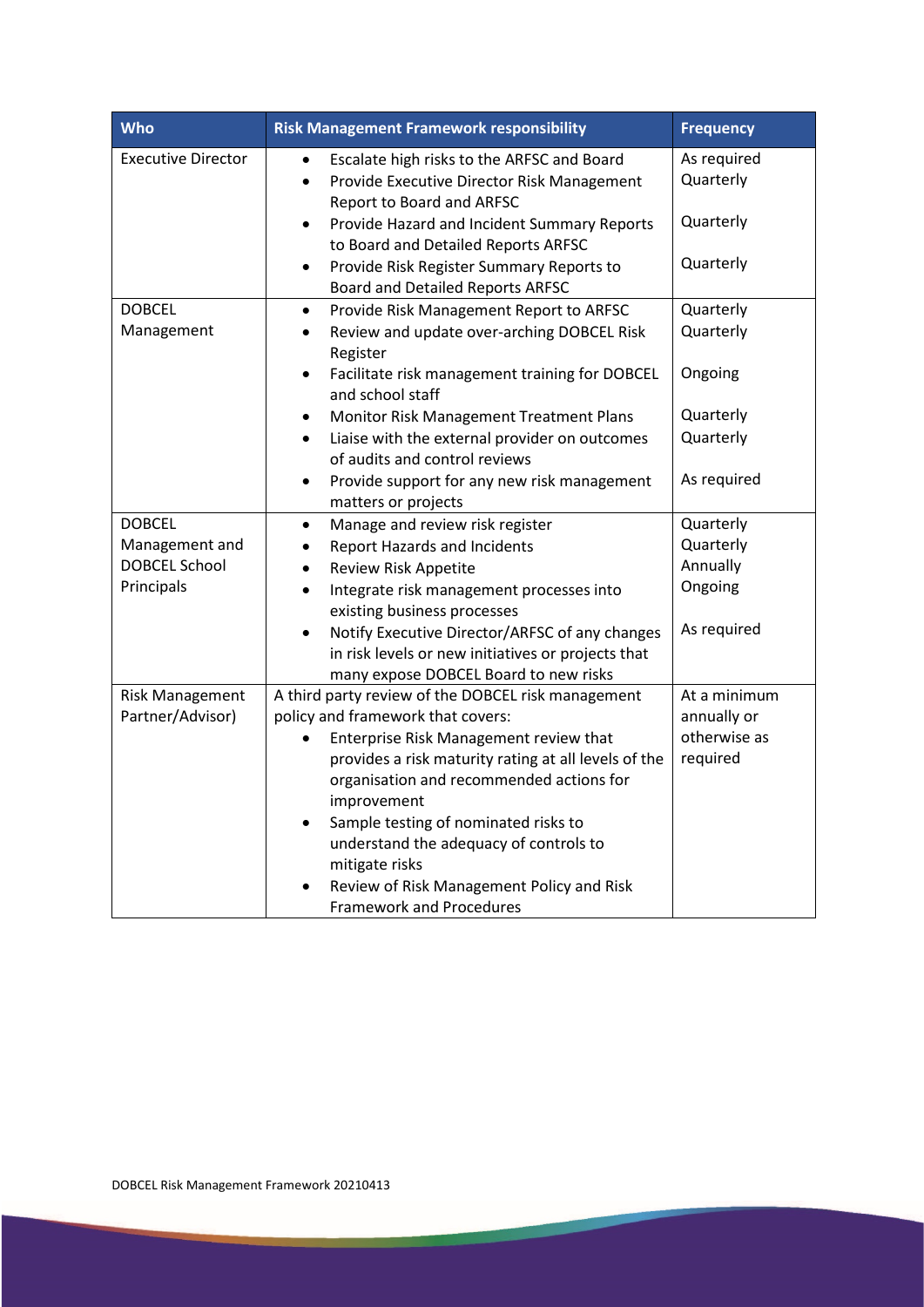The DOBCEL Board assigns responsibility for the following risk categories:

| <b>Risk Category</b>      | <b>Owned by</b> | <b>Managed by</b> | <b>Approach</b>                            |
|---------------------------|-----------------|-------------------|--------------------------------------------|
| <b>Strategic risks</b>    | <b>DOBCEL</b>   | Board with        | Identified and owned by Board, who         |
|                           | <b>Board</b>    | support from      | monitor the risk exposure and the status   |
| Company or                |                 | <b>DOBCEL</b>     | of controls and treatments and agree       |
| organisation wide risks   |                 | Standing          | changes in risk exposure.                  |
|                           |                 | Committees        | Review of strategic risk informs strategic |
| - that affect longer      |                 |                   |                                            |
| term interest of          |                 | and DOBCEL        | planning and resource prioritisation at    |
| DOBCEL or                 |                 | Management        | system level.                              |
| -overall strategic        |                 |                   | Activities to treat strategic risks are    |
| priorities or             |                 |                   | delegated to a member of DOBCEL            |
| - require significant     |                 |                   | Management with support from a             |
| coordination across       |                 |                   | DOBCEL Standing Committee to deliver.      |
| <b>DOBCEL</b> entities    |                 |                   | Risk treatment plans are actively          |
|                           |                 |                   | monitored by nominated risk leaders and    |
|                           |                 |                   | reported to the Board and/or Standing      |
|                           |                 |                   | Committee each term.                       |
| <b>DOBCEL Operational</b> | Executive       | Executive         | Identified and owned by the Executive      |
| risks associated with     | <b>Director</b> | Director with     | Director, who is accountable for           |
| <b>DOBCEL Management</b>  |                 | support from      | identifying, evaluating and managing       |
| and DOBCEL Schools        |                 | <b>DOBCEL</b>     | operational risks and must ensure          |
|                           |                 | Management,       | appropriate controls and/or treatment      |
| Risks that                |                 | System            | plans are implemented and reviewed.        |
| - impact on the ability   |                 | Leadership        |                                            |
| of schools, networks,     |                 | Directorate, in   | System Leadership Team Stewardship         |
| clusters or office to     |                 | liaison with      | discuss and share their risks and escalate |
| deliver on day-to-day     |                 | System            | key operational risks to DOBCEL            |
| or service delivery       |                 | Leadership        | Management for review and to inform        |
| objectives                |                 | Team,             | policy and resource prioritisation.        |
| - are related to          |                 | Stewardship       | Risk treatment plans are actively          |
|                           |                 |                   | monitored by nominated risk leaders        |
| performance of a          |                 | and Principals    |                                            |
| principal                 |                 |                   | within DOBCEL Management.                  |
| - are related to          |                 |                   |                                            |
| compliance or             |                 |                   |                                            |
| accountability            |                 |                   |                                            |
| <b>DOBCEL Schools</b>     | Principal       | Principal with    | Identified and owned by Principal, who is  |
| <b>Operational risks</b>  |                 | support from      | accountable for identifying, evaluating    |
| associated with           |                 | School            | and managing operational risks and must    |
| individual schools        |                 | Leadership        | ensure appropriate controls and/or         |
|                           |                 | Team, School      | treatment plans are implemented and        |
|                           |                 | Compliance        | reviewed.                                  |
|                           |                 | Officers, SAC     | School Leadership Teams discuss and        |
|                           |                 | and DOBCEL        | share their risks and escalate key         |
|                           |                 | Management        | operational risks to relevant member of    |
|                           |                 |                   | the DOBCEL Management for review and       |
|                           |                 |                   | to inform DOBCEL service provision.        |
|                           |                 |                   | Risk treatment plans are actively          |
|                           |                 |                   | monitored by nominated risk leaders        |
|                           |                 |                   | within school and reported to the          |
|                           |                 |                   | Principal each term.                       |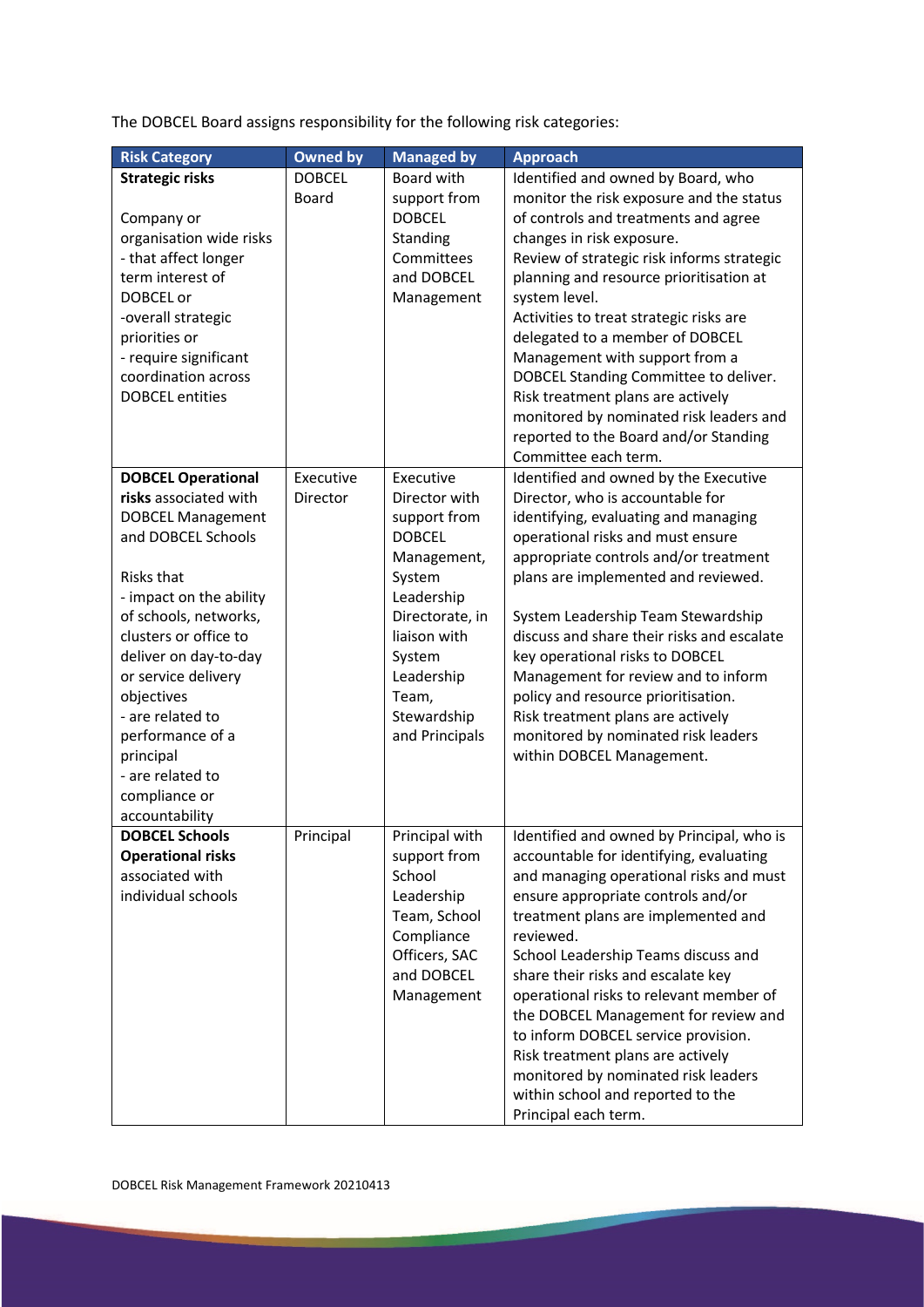| <b>Risk Category</b>                                                                       | <b>Owned by</b>                    | <b>Managed by</b>                                | <b>Approach</b>                                                                                                                                                                                                                                                                                                                                   |
|--------------------------------------------------------------------------------------------|------------------------------------|--------------------------------------------------|---------------------------------------------------------------------------------------------------------------------------------------------------------------------------------------------------------------------------------------------------------------------------------------------------------------------------------------------------|
| <b>Project and program</b><br>risks that impact on<br>achievement of<br>individual project | Project and<br>program<br>managers | Project and<br>program<br>managers<br>within the | Project and program managers implement<br>appropriate risk management processes<br>to ensure the effective and efficient<br>delivery of the project and prioritisation                                                                                                                                                                            |
|                                                                                            |                                    | project<br>management<br>process                 | of project resources.<br>While identifying project risks, they also<br>understand and manage the risks<br>necessary to achieve project objectives.<br>Review of the risks to a project should be<br>a standard agenda item for regular<br>project team meetings, to ensure that<br>decisions made are informed by the risks<br>to the objectives. |

# 3. Policies and Procedures

The DOBCEL Board have developed Policies and Procedures to assist in minimising risk across the many areas of DOBCEL Management and DOBCEL School operations. The DOBCEL Board endorses polices for ratification by the Bishop/Member of DOBCEL. DOBCEL Management and DOBCEL Schools must implement DOBCEL Policies and Procedures as applicable to their activities.

# 4. Training and Continuous Improvement

It is a requirement under the OHS Act 2004 to provide information, education and training to staff in the workplace on the identified hazards and risks. There are a number of ways of delivering this information including training sessions, briefings and signage. DOBCEL Management and each DOBCEL School is responsible for:

- identifying, reporting and responding to actual and potential hazards
- implementing a risk management program that involves regular workplace safety briefings, audits, inspections and an analysis of identified hazards and incident reports as well as Safe Operating Procedures (SOP)
- consulting with Health and Safety Representatives, School Leaders and DOBCEL Management and others to identity potential hazards, assess the risks and implement risk control measures
- providing SOP's and installing safety switches, safety equipment and signage to inform staff on how to reduce the risk of an injury or asset/property/environmental damage or loss occurring.

On-line training is required to be completed by all DOBCEL staff, this includes the *(Non-Government Schools) Protecting Children - Mandatory Reporting and other Obligation*s and this training is currently completed online using the *ELMO Software Ltd* platform and is managed by the DOBCEL People and Development Team for all DOBCEL employees. The Mandatory Reporting online training program is undertaken during Term 1 each year and on commencement of employment.

DOBCEL Management provides an online Catholic Education Ballarat Learning Manager. Refer to Appendix 4.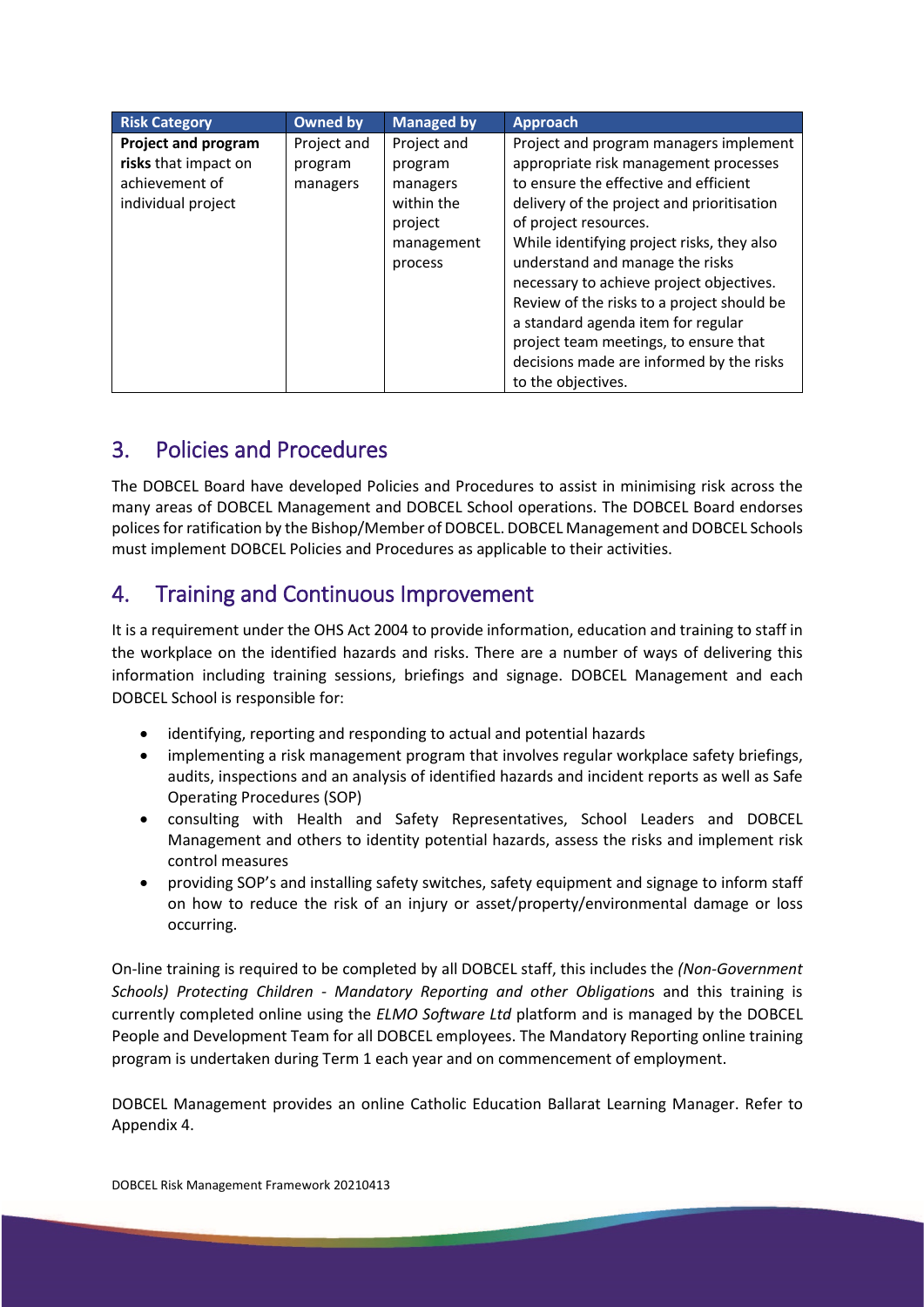# 5. Risk Management Procedures and Processes

DOBCEL Board aims to deliver a simple and effective seven step risk management process as outlined in the ISO31000 (2018):

- 5.1 Establishing the context
- 5.2 Identify the risk
- 5.3 Analyse the risk
- 5.4 Evaluate the risk
- 5.5 Treat the risk
- 5.6 Monitor, review and report the risk
- 5.7 Communication and consultation



#### 5.1 Establishing the context

This activity consists of defining the scope for the risk management process, defining DOBCEL's objectives, and establishing the risk evaluation criteria. The context comprises both external elements (regulatory environment, market conditions, school and parent expectations) and internal elements (DOBCEL's governance, culture, standards and rules, capabilities, existing contracts, employee expectations, information systems, etc).

#### Risk Management and the School Environment

Risk management at all times must take into account and be consistent with the requirements of the Ministerial Order No 870, which specifies the requirements for schools regarding the Child Safe Standards. It has also defined what constitutes the school environment and this applies throughout these procedures.

The **school environment** means any physical or virtual place made available or authorised by the DOBCEL Board for use by a child or school staff during or outside school hours, including:

- a campus of a school
- online school environments (including email and intranet systems)
- other locations provided by the school for the child's use (including, without limitation, location used school camps, sporting events, excursions, competitions and other events
- home offices of school staff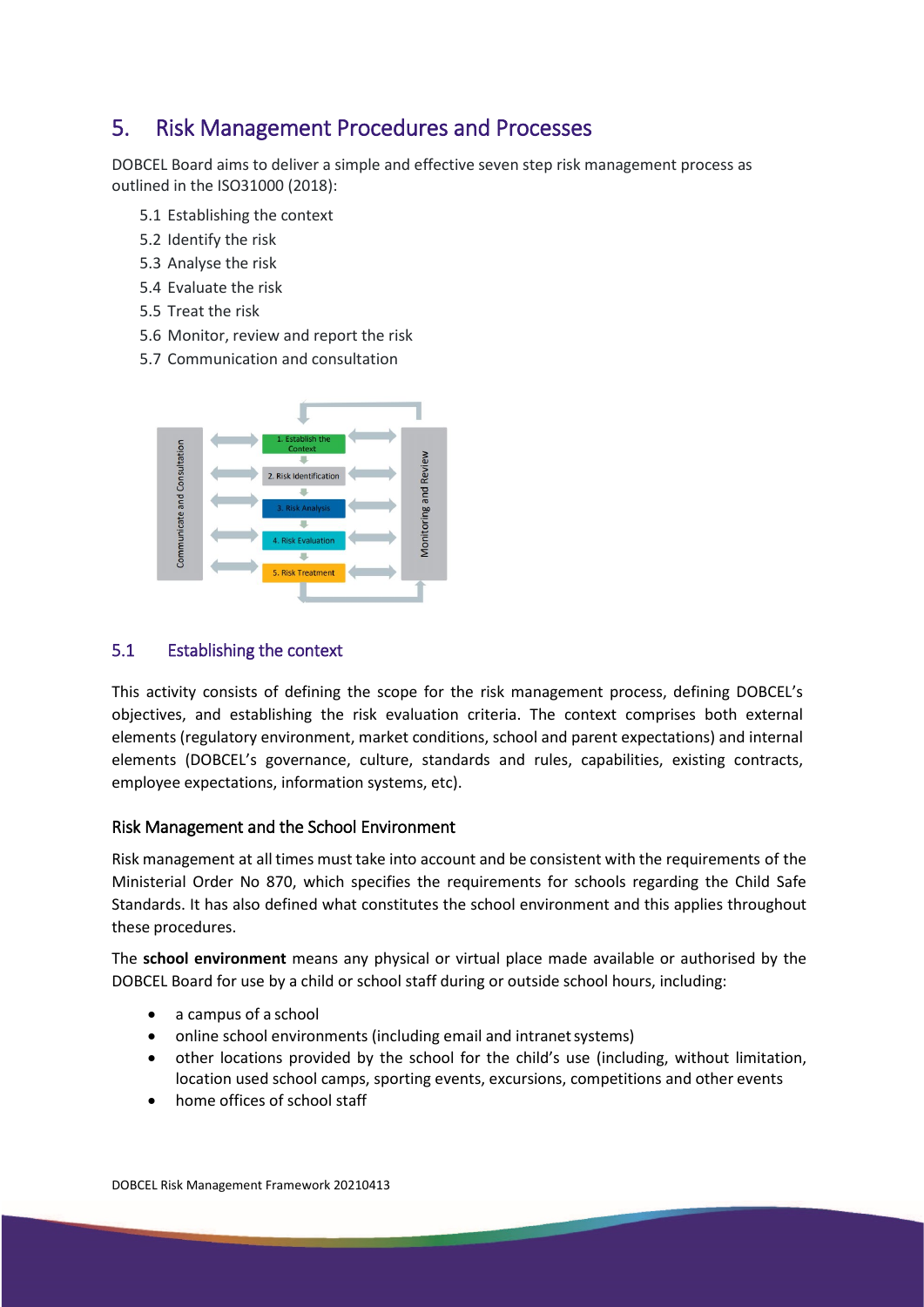In addition, the school environment includes arrangements with other Australian or overseas schools, such as engaging in cultural visits through sister school arrangements or exchange programs. This may involve visiting students to the school or the school's students going to another school. Schools need to ensure effective risk management controls are consistent with the Child Safe Standards. This also applies to schools that have fee paying international students and this may extend to their living arrangements.

Each school is supported to consider its own context and processes already in place to manage risk, with due consideration to:

- commitment to ensuring processes are formalised according to DOBCEL policy, communicated and adequately resourced. It is not seen just as a compliance process but rather an important strategy in supporting school improvement and effective stewardship
- professional learning and training is undertaken to ensure risk management is understood and permeates all levels of governance and the school community
- identification of a risk management leader or compliance officer
- development or refinement of a risk management policy, procedures and practices that include:
	- o identification of key stakeholders and responsibilities
	- o processes for identifying risks and treatment(controls)
	- o risk level matrix
	- o process for monitoring andreview
	- o processes for consultation, communication and reporting

The school will also consider what *critical success factors* (CSFs) are required for the school context, such as:

- embedding a risk-aware culture throughout the school
- acknowledging that factors will arise that threaten an event ordecision
- training is provided to staff and as part of induction
- communicating policy and procedures to the whole community
- engaging all staff and students on risk and risk treatment/controls
- ensuring that adequate records are kept and regular reviews are conducted in the management of the risk register and itsimplementation
- allocating time for the risk management leader to monitor and review the framework
- informing DOBCEL in relation to the implementation of the framework
- escalating risks that cannot be managed effectively at the school level to the relevant member of DOBCEL Management

#### 5.2 Identify the Risk

This step requires identifying what could prevent DOBCEL from achieving its objectives. In developing the DOBCEL Risk Register, DOBCEL Board has identified certain risks that all schools are exposed to and Principals must manage these particular operating risks. The SIMON Risk Register, a platform in use at all DOBCEL schools, enables schools to update their school Risk Register with risks that are specific to their context and environment.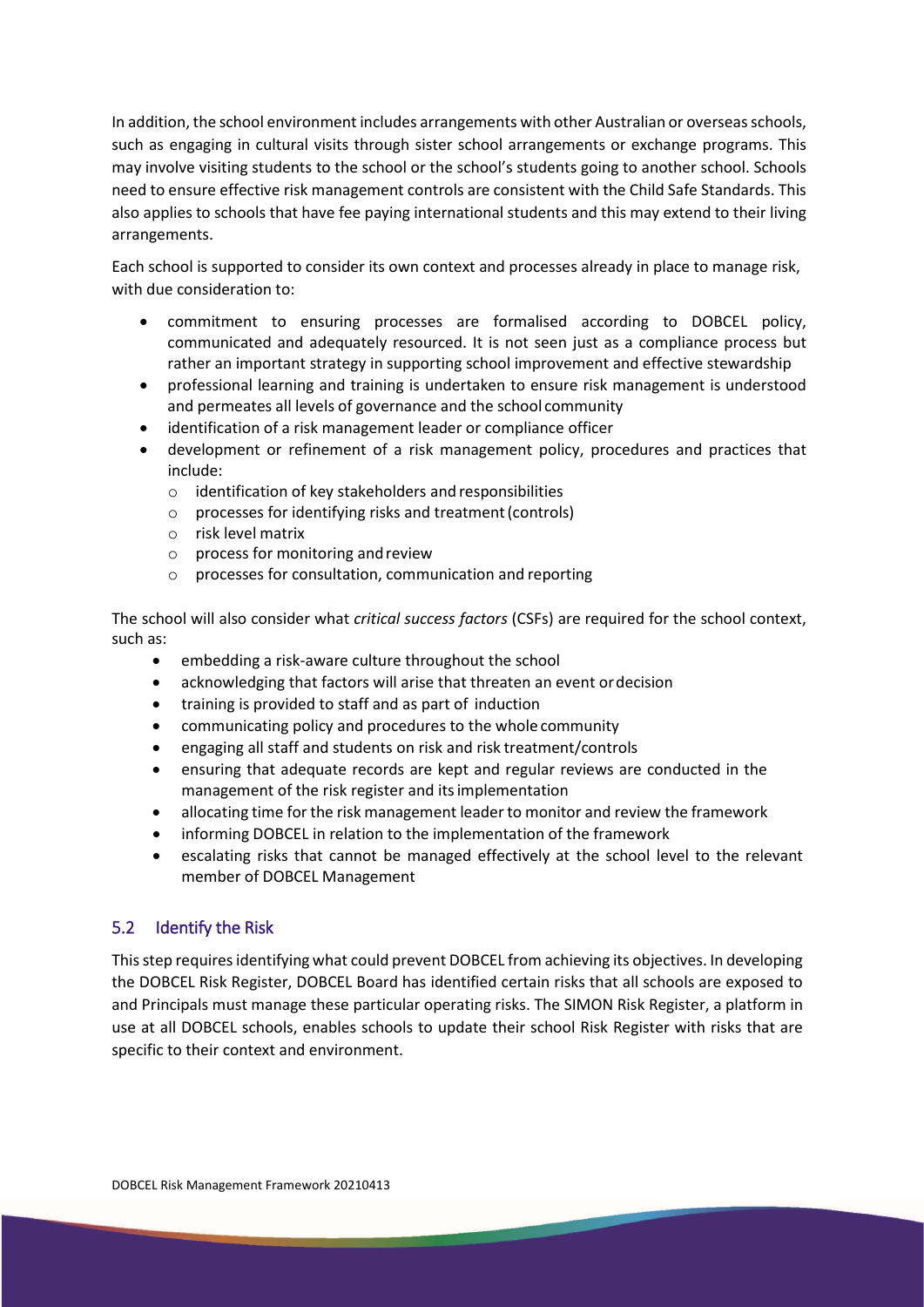#### Types of Risks

The DOBCEL Board has categorised risks into the following types:

- Child Safety: Risks relating to the wellbeing and safety of all children and young people. These risks must be at the forefront of all we do and every decision we make
- Financial: Risks relating to the management of DOBCEL and DOBCEL Schools' finances and finance processes (payments, budgeting, fraud, reporting, etc.)
- Health & Safety: Risks relating to the management of the physical work environment and its impact on staff/visitor health (injuries, illness, accidents, emergency plans, etc.)
- People & Capability: Risks relating to availability of adequately skilled staff as well as the actions/inactions of staff and the management of HR processes
- Information Technology: Risks relating to the systems, software, processes and information/data required by, produced or relied upon by DOBCEL and DOBCEL Schools in the execution of its activities
- Legal & Regulatory: Risks relating to performance/non-performance and changes to the legislative and regulatory environment within which DOBCEL and DOBCEL Schools operate
- Operational: Risks relating to the disruption of DOBCEL and DOBCEL Schools work processes and service delivery
- Strategic: Risks relating to the overall strategic direction and governance of DOBCEL and DOBCEL Schools, taking account of external factors in the macro-environment (includes: governance, changes in organisational focus, reputational market and demographic changes)
- Student Outcomes: Risks relating to educational outcomes for students

#### 5.3 Analyse the risk

This step involves understanding the sources and causes of the identified risks; determining the likelihood and consequence of the risk eventuating given the existing controls, to identify the level of residual risk.

#### **Assessing the Risk**

Each risk needs to be assigned a '*Risk Rating*' that represents the degree of risk. The rating is determined by using the risk assessment model below.

#### **Risk Assessment Model**

The following model is used to identify the '*Inherent*' risk rating and '*Residual'* Risk Rating for each risk. This is essential to demonstrate how the risk control measures will reduce the level of risk.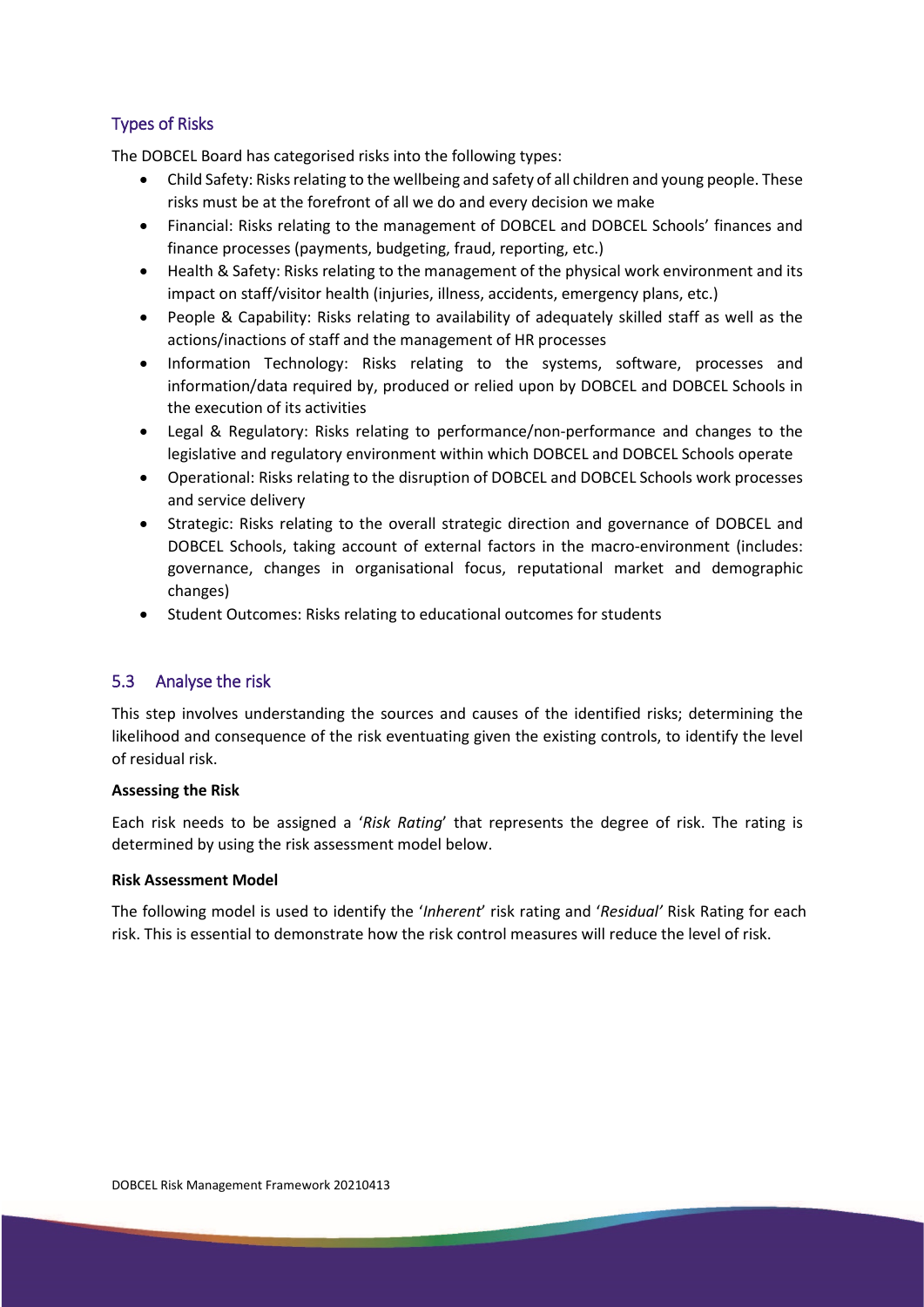| Level         | <b>Descriptor</b> | <b>Example</b>                                                                             |
|---------------|-------------------|--------------------------------------------------------------------------------------------|
| 5             | Almost<br>certain | Expected to occur, multiple times in a year, greater than 95% chance                       |
| 4             | Likely            | Probably will occur (no surprise) at least once in the next year, 66 – 95%<br>chance       |
| 3             | Possible          | May occur at some time, once in the next 3 years, between $26 - 65\%$ chance               |
| $\mathcal{P}$ | Unlikely          | Would be surprising if it occurred, once in the next 5 years, between $5 - 25\%$<br>chance |
|               | Rare              | May never occur, once in the next 10 years, less than 5% chance                            |

#### **Determine Likelihood – what is the possibility that an injury will occur?**

### **Determine Consequence – what will be the most likely extent of the risk be?**

| Level | <b>Descriptor</b> | <b>DOBCEL Consequence Rating</b>                                                                                          |
|-------|-------------------|---------------------------------------------------------------------------------------------------------------------------|
| 1     | Minimal           |                                                                                                                           |
| 2     | Minor             |                                                                                                                           |
| 3     | Moderate          | DOBCEL has established the consequence rating for each DOBCEL risk<br>category. Refer to Appendix 5 - Consequence Ratings |
| 4     | Major             |                                                                                                                           |
|       | Severe            |                                                                                                                           |

### **Use the Risk Matrix to determine the Risk Rating**

|                    | <b>Consequences</b> |       |          |       |        |
|--------------------|---------------------|-------|----------|-------|--------|
| <b>Likelihood</b>  | Minimal             | Minor | Moderate | Major | Severe |
|                    |                     | 2     | 3        | 4     | 5      |
| 5 (almost certain) | M                   | н     | н        | E     | E      |
| 4 (likely)         |                     | M     | н        | н     | E      |
| 3 (possible)       |                     |       | M        | н     | н      |
| 2 (unlikely)       | N                   |       |          | $M$   | н      |
| $1$ (rare)         | N                   | N     |          |       | M      |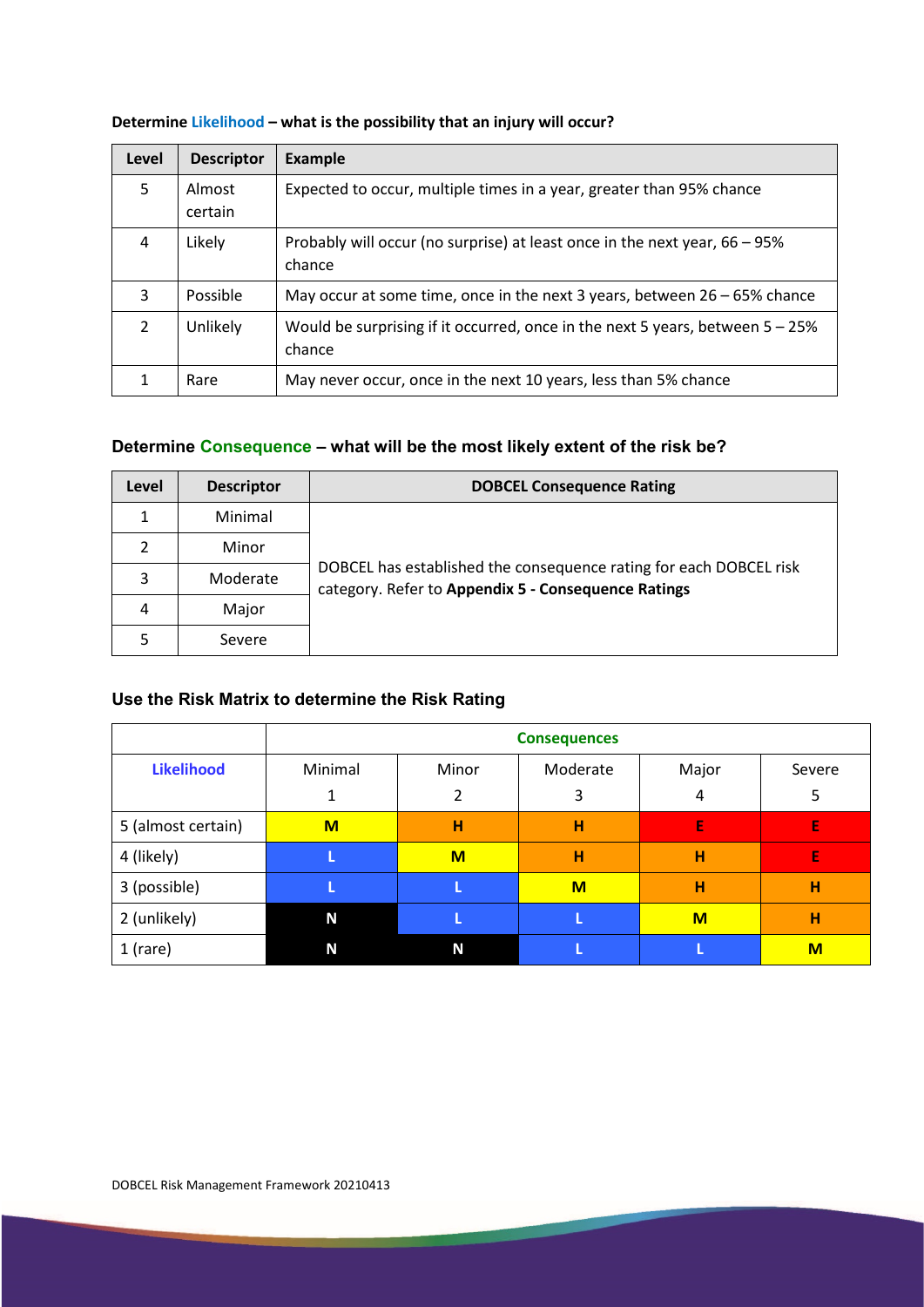Considerations in assessing the likelihood and consequence (impact) include:

- competence, experience and qualifications of staff leading an activity orproject
- levels of supervision required
- modes of transport
- environmental factors
- duration or frequency of exposure to hazard such as sun exposure
- individual and student cohort factors
- safety, wellbeing and student outcomes
- professional learning required
- communication of policies
- 'hot spots' and 'hottimes'
- Control effectiveness rating (see below table).

Below is the control effectiveness table:

| <b>CONTROL EFFECTIVENESS</b><br><b>RATING</b> | <b>CRITERIA</b>                                                                                                                                                                                                                                                                            |
|-----------------------------------------------|--------------------------------------------------------------------------------------------------------------------------------------------------------------------------------------------------------------------------------------------------------------------------------------------|
| <b>Fully effective</b>                        | Risk is being managed effectively, controls are well<br>designed and address root cause<br>Only requires monitoring and review of existing controls<br>Controls are effective and reliable at all times<br>$\bullet$                                                                       |
| <b>Substantially effective</b>                | Most risk controls are designed correctly and are effective<br>$\bullet$<br>Some existing risk controls require more work to improve<br>operating effectiveness<br>There are some concerns about the effectiveness and<br>reliability of some controls                                     |
| <b>Partially effective</b>                    | Risk controls are designed correctly by addressing root<br>$\bullet$<br>cause, but are not very effective<br>Some controls are not well designed, do not treat root<br>cause or there is too great a reliance on reactive controls<br>Not enough of the controls are effective or reliable |
| <b>Largely ineffective</b>                    | Insufficient risk controls<br>$\bullet$<br>Risk controls, if they exist, are reactive<br>Risk controls do not treat the root cause or do not operate<br>effectively<br>Controls require significant improvement or replacement<br>$\bullet$                                                |
| None or totally ineffective                   | No reliable risk controls are in place or available<br>$\bullet$<br>There is no confidence in the risk controls                                                                                                                                                                            |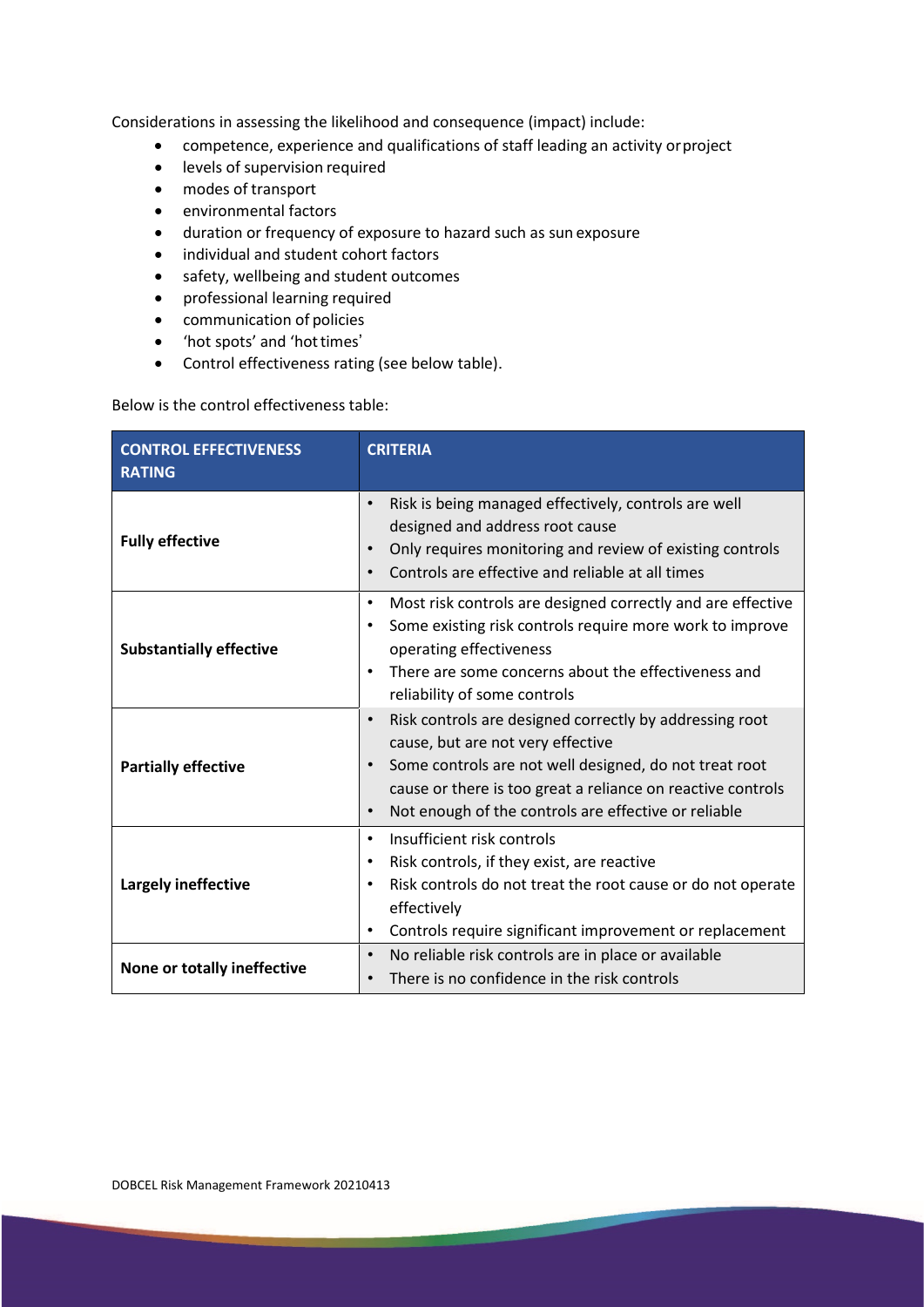#### 5.4 Evaluate the risk (Impact)

This step is achieved by comparing risk analysis results with risk criteria to determine whether the residual risk is tolerable. Priorities for action will be determined through a process of consultation with the school community and/or staff, and will include consideration of all information available.

The Risk Priority Table below provides examples of actions and timeframe. For risks with a low or negligible risk rating, taking into consideration controls already in place, no immediate further treatments may be required, however they should be monitored.

| <b>Level of Risk</b> | <b>Response to Risk</b>                                                                                                                                                                                                                                                                                                                                                                   |
|----------------------|-------------------------------------------------------------------------------------------------------------------------------------------------------------------------------------------------------------------------------------------------------------------------------------------------------------------------------------------------------------------------------------------|
| <b>Extreme</b>       | Unacceptable level of risk exposure that requires urgent and immediate<br>corrective action by the Principal, Executive Director and escalate to the<br>ARFSC Standing Committee and DOBCEL Board.                                                                                                                                                                                        |
| <b>High</b>          | Action required to mitigate/reduce/control the risk urgently. Re-organise,<br>change location or defer activity as soon as possible, whilst introducing<br>more immediate temporary measures. Immediate temporary measures to<br>reduce the risk should be developed within a week. Escalate to the<br>Executive Director, ARFSC Standing Committee and DOBCEL Board.                     |
| <b>Medium</b>        | Acceptable level of risk exposure but requires regular and active monitoring<br>by <insert -="" be="" etc.="" leader="" principal="" risk="" should="" this="" who=""> Consult with<br/>staff, volunteers and/or students to identify solutions and a timeline for any<br/>additional controls that may be necessary. Short-term actions should be<br/>completed within 2 weeks.</insert> |
| Low                  | Acceptable level of risk. No additional controls are required but existing<br>controls should be reviewed to ensure adequacy - consult with staff,<br>volunteers and/or students to identify any further improvements. Short<br>terms actions should be completed within 28 days.                                                                                                         |
| <b>Negligible</b>    | Acceptable level of risk no further action required, monitor to ensure the<br>risk remains negligible.                                                                                                                                                                                                                                                                                    |

#### 5.5 Treat the Risk

This step involves changing the magnitude and likelihood of consequences, both positive and negative, to achieve a net increase in benefit. The assessed risk level determines the degree of the treatments to minimise the potential risks including the regularity of the monitoring and review. In applying risk treatments (controls), the following should be considered:

- remove remove hazard
- replace replace with a lesser risk
- isolation create a barrier to access
- redesign consider an alternative way of doing the activity or process
- policy and procedure review policy or procedures to address or mitigate the risk
- professional learning prioritise long and short term requirements
- protective gear or equipment provide as necessary
- additional supervision or resources
- abandon/suspend activity risk unacceptable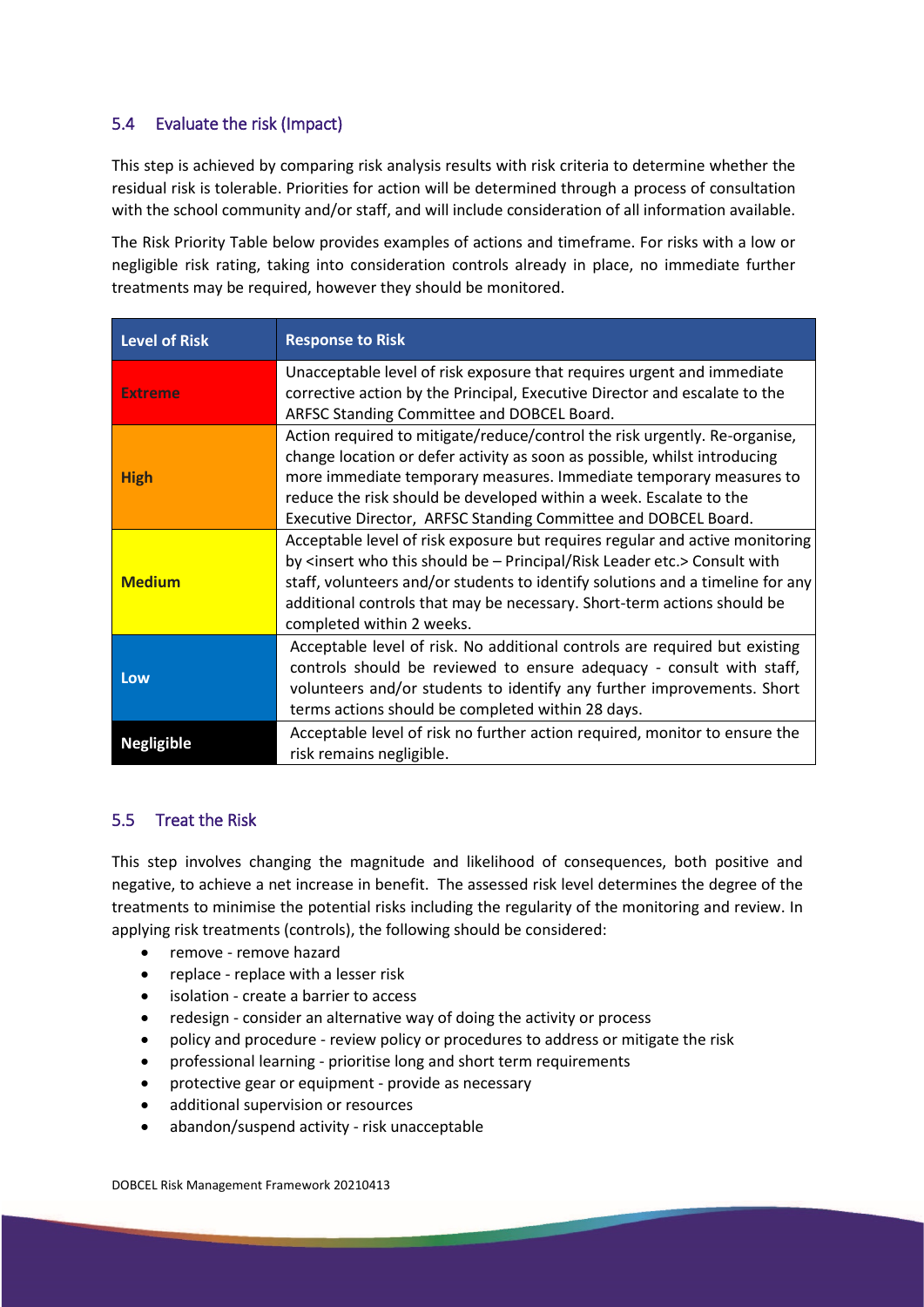#### **Developing Risk Treatment Plans**

A separate risk treatment plan will be developed for risks that have been identified as having a medium-high number of controls. Schools must conduct a risk assessment and develop a risk treatment plan for major projects, activities and events such as:

- camps and excursions
- fetes
- working bees
- building and renovation projects
- major purchases of capital

A risk treatment plan provides details to address the operational measures to minimise or eliminate risk for a specific activity and can be incorporated into school planning sheetsfor activitiessuch as a school camp. This assists in communication with all staff involved in the activity and outlines any required controls, actions and responsibilities that will be important to ensure a safe environment. The risk management assessment for the activity is usually entered on the risk register as part of the process. It includes sectionsfor:

- risk owner
- description of risk
- controls and actions to mitigate risk
- resources required
- responsibilities and task owner
- monitoring and reporting

#### 5.6 Monitor, Review and Report the Risk

This task consists of measuring risk management performance against indicators, which are periodically reviewed for appropriateness. It involves checking for deviations from the risk management plan, checking whether the risk management framework, policy and plan are still appropriate given DOBCEL's external and internal context, reporting on risk, progress with the risk management plan and how well the risk management policy is being followed, and reviewing the effectiveness of the risk management framework.

Risk assessments will be reviewed when:

- an incident occurs or there is evidence that the risk assessment is no longer valid
- there are significant changes to workplace activities, services and goods supplied

To give assurance at all governing levels that risks are being managed, the Executive Director will provide the following DOBCEL and School reports to the DOBCEL Board, DOBCEL Audit, Risk & Finance Committee (ARFSC) and DOBCEL Management:

- Hazard and Incident Reports (Trends / Root cause Analysis)
- Risk Register Status (Highlight any movements in risk ratings from previous report)
- Executive Director Risk Management Report: Emerging risks/Regulatory matters/Changes in legislative or compliance requirements
- Notifications to any Regulators
- Summary of any findings around Internal/External audits carried out

For further detailed reporting and assurances that each level provides refer to section 2.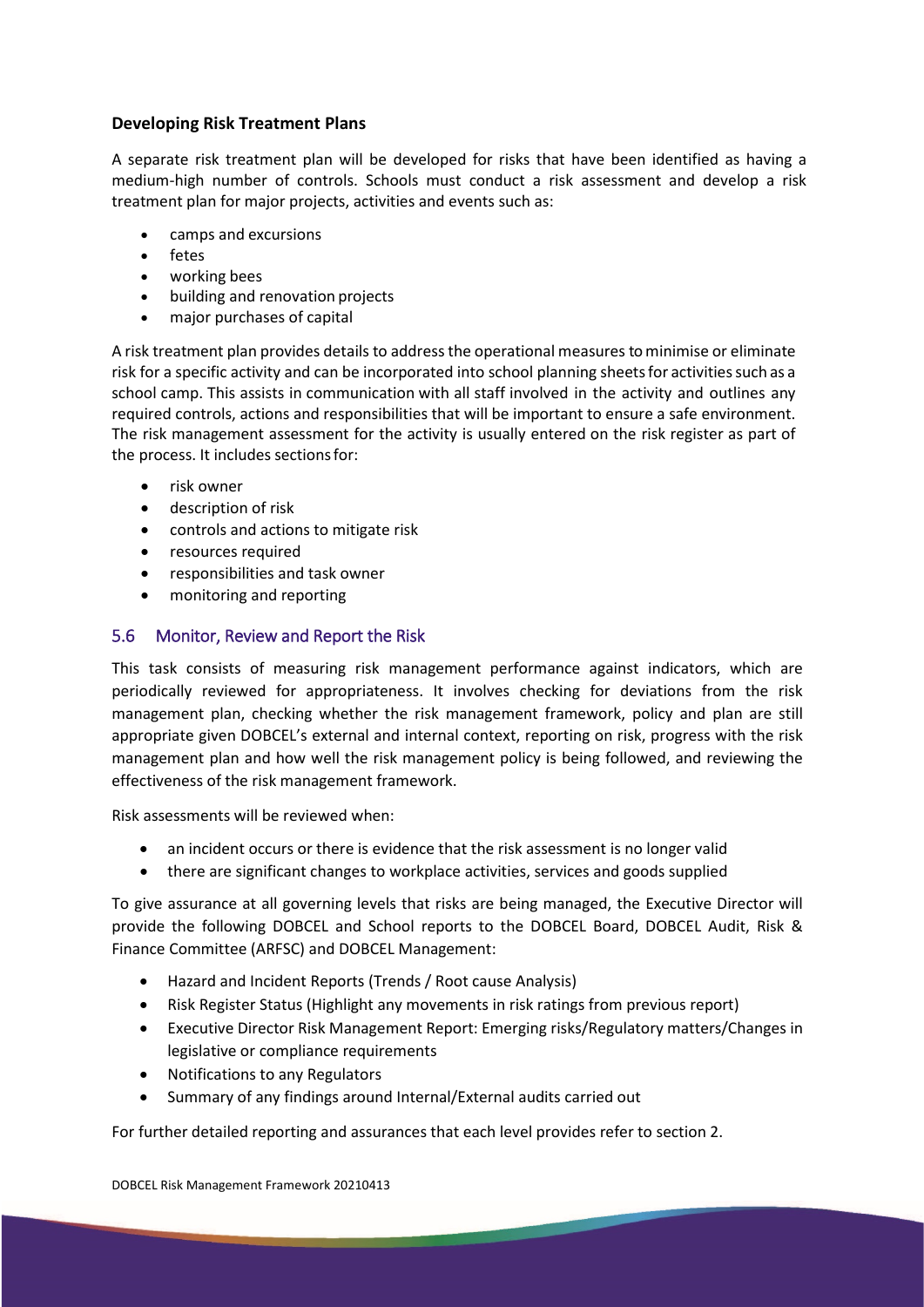#### 5.7 Communication and Consultation

This task helps understand the DOBCEL Board, DOBCEL Management and DOBCEL Schools' interests and concerns, to check that the risk management process is focusing on the right elements, and also helps explain the rationale for decisions and for particular risk treatment options.

## 6. Risk Appetite

The DOBCEL Board has defined areas in which schools should have a low appetite for risk. These areas are:

- health, safety, protection and wellbeing of staff, students and school community
- administration of finances and resources
- compliance, statutory, organisational and governance requirements.

#### *Specifically, for any risks associated to child safety (as defined in the Child Safe Standards) there is zero tolerance for any risk.*

The DOBCEL Board identifies that that there is potential for a higher appetite for risks in the areas of change and innovation such as a new learning and teaching approach or organizational structure. It identifies that not all risk management is focused on adverse risk. It also acknowledges the importance of managing positive opportunities for change, innovation and research that are known, and those that become known, through implementing a risk management framework.

### **Definitions**

**Child abuse** includes—

- any act committed against a child involving
	- o a sexual offence or
	- o an offence under section 49B(2) of the Crimes Act 1958(grooming)
- the infliction, on a child, of
	- o physical violence or
	- o serious emotional or psychological harm
	- o serious neglect of a child.

**Child safety** - encompasses matters related to protecting all children from child abuse, managing the risk of child abuse, providing support to a child at risk of child abuse, and responding to incidents or allegations of child abuse (in relation to the Child Safe Standards).

**Risk -** is*the effect of uncertainty on objectives which can be* a negative or positive effect that can arise from the implementation of business, financial or other practices that affect the operations of the company or schools and the education community. Risks occur due to the unplanned uncertainty in carrying out the operations of the education community.

**Risk management** - a coordinated approach to identifying risks that may occur in the organisation and stewardship of education. Risk management recognizesthat there is always an element of risk in the operations related to the delivery of education and, with that, there is a governance responsibility to have policy and processes to mitigate potential risks.

**Risk management framework** - includes the risk management policy and procedures, resources and communication in managing risk within the education organisation.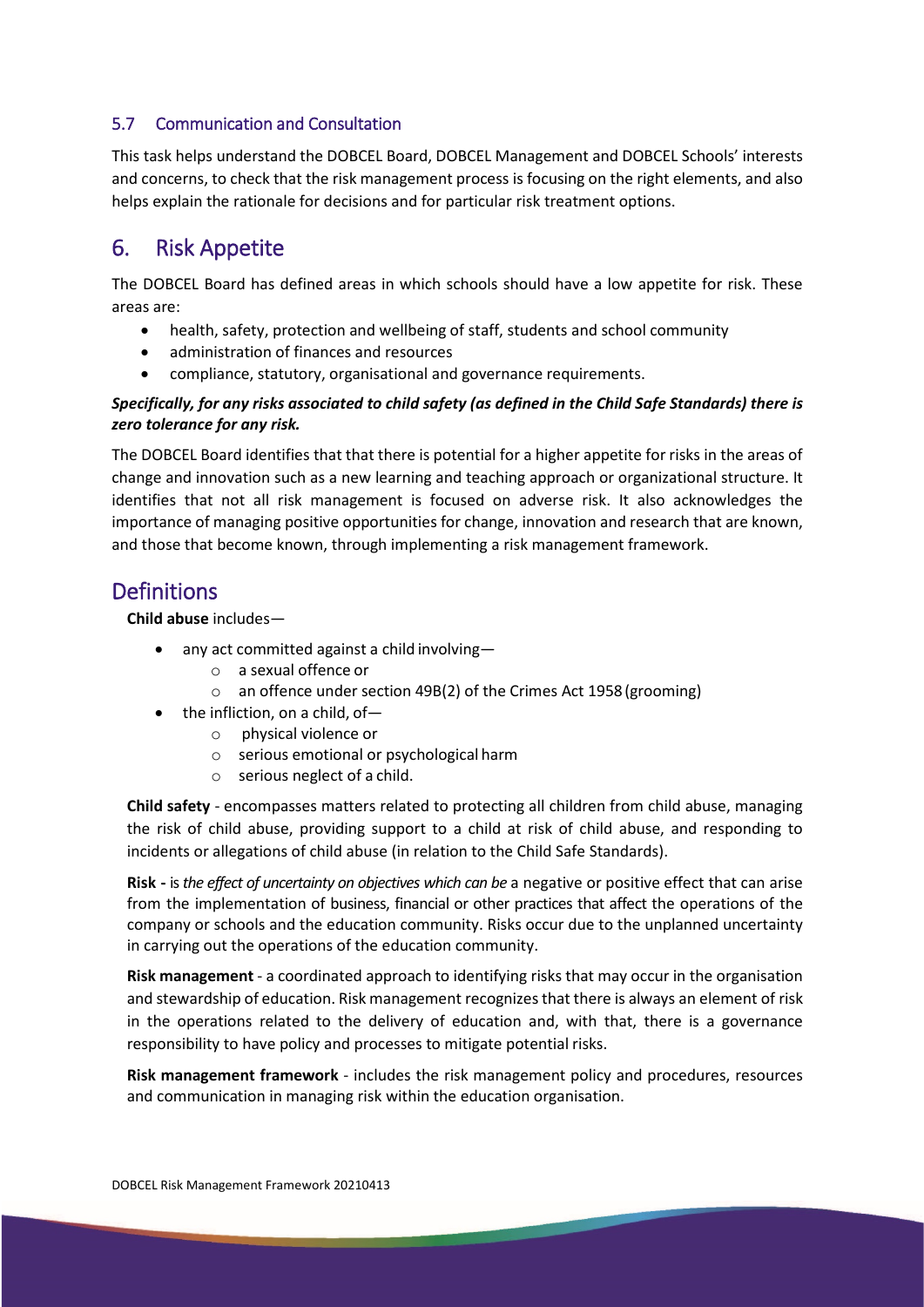**Risk appetite** - the amount and type of risk that an organisation is willing to take in order to meet their strategic objectives.

**Risk management plan** - provides a detailed plan to manage risk and is required for extreme or high level risks

**Risk owner** - person within the governance structure that is responsible for managing an identified risk

**Risk level rating** - provides an overall rating taking into account impact (likelihood and consequence) of the risk. The ratings are extreme (E), high (H), medium (M), low (L), Negligible (N).

**Risk treatments** - measures or controls put in place to modify risk

**Risk register** - a log that lists the identified risks, risk levels, treatments, risk owner and review dates

**Stakeholders** - includes internal and external stakeholders to the organisation. Stakeholders can determine or impact on a risk.

**School environment** - includes every school related activity and extends beyond the school grounds and outside school hours. This includes any physical or virtual place made available or authorised by DOBCEL for use by a child or outside of school hours, including a campus of a school, online school environments, and other locations provided by the school for a child's use , such as school camps and excursions.

**School staff** is defined as any individual working in a school environment who is directly engaged or employed by DOBCEL, a volunteer or a contracted service provider (whether or not a body corporate or any other person is an intermediary) and a minister of religion

**Task owner** - the person designated to ensure that specific actions are put in place in a risk treatment plan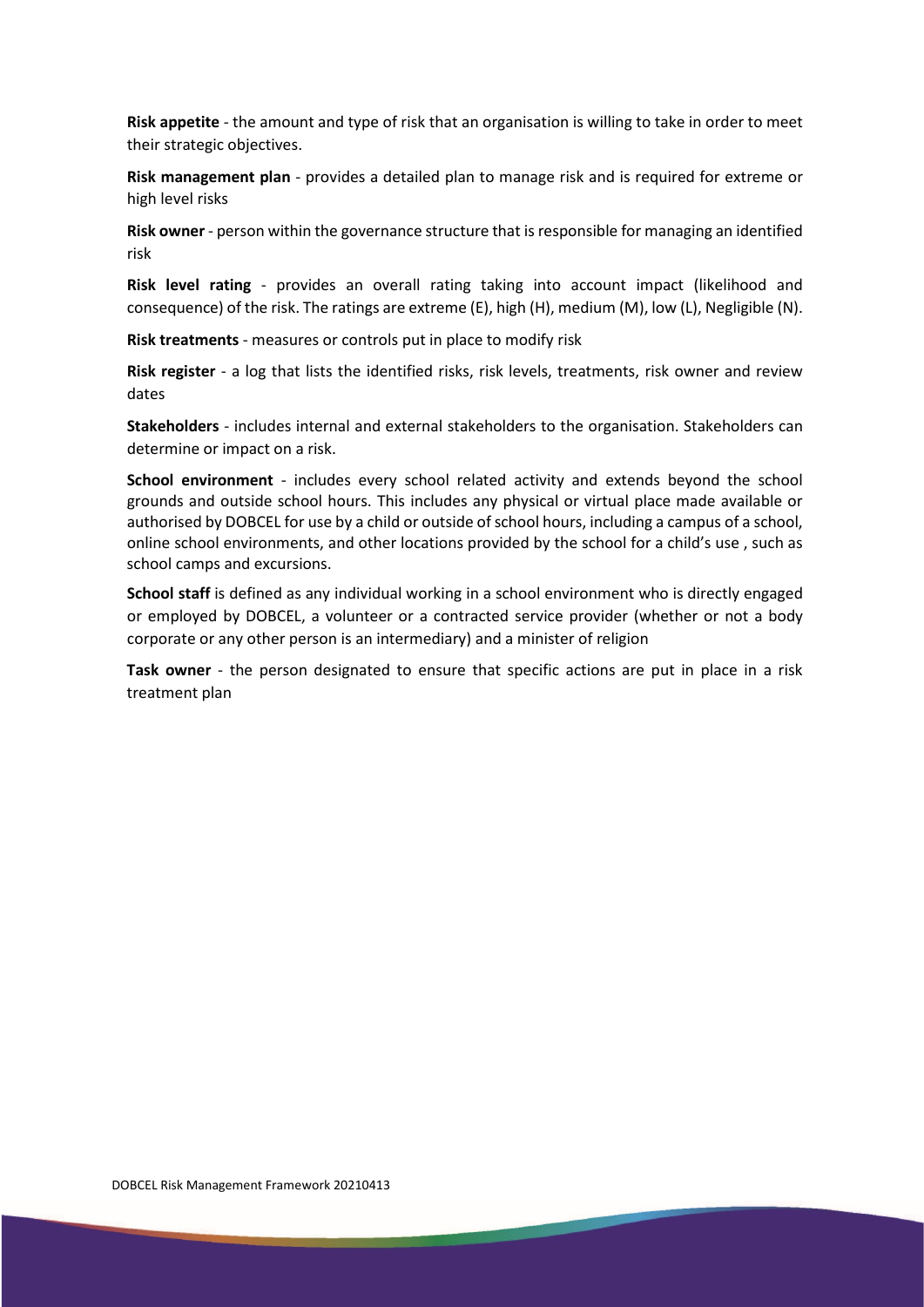### Appendix 1 - SIMON Schools Operations and Risk Tool (eSORT)

DOBCEL Management has developed a Schools Operations and Risk Tool (eSORT) as an electronic document and risk management system. eSORT assists in managing and storing relevant documents to meet compliance, statutory, organisational and governance requirements around risk. It also assists in the process of managing potential risks.

**Compliance and statutory requirements** – relate to the legislative requirements and process that is used in monitoring and validating specific compliance in all Victorian schools. The Victorian Registrations and Qualifications Authority (VRQA) defines a series of minimum standards for registration of schools.

**Organisational and governance requirements** – include DOBCEL and school requirements that are cognisant of Catholic tradition and teaching, effective educational practice and legal requirements for a Catholic educational provider and workplace. From time-to-time, DOBCEL policy may set standards for effective practice beyond those stipulated for meeting compliance and statutory obligations.

Evidence pertaining to these elements of regulatory control is mostly in the form of documented policies, statements, declarations, certificates, procedures, rules, registers, plans, or program descriptions. These compliance areas also become a basis for risk management. Each component of our operational management can relate to inherent risks (negative and positive) associated with managing and implementing the requirements.

DOBCEL employees maintain the **resource library** on a regular basis. The information on eSORT is intended to provide Minimum Standards and general risk management advice to DOBCEL Schools. With changes to regulatory or legislative requirements, the updating of documents will only occur following endorsement by DOBCEL Management. The Library menus all focus around resources that relate to Policy, Procedures, and Practices (PPPs). It is a place where resources can be listed and grouped in a central place and in a consistent way. There are remote resources and local resources displayed with a common grouping model. DOBCEL Schools must use the eSORT module within SIMON to house and manage school documents related to governance and compliance.

**Notifications** are a vehicle for DOBCEL Management to notify schools of key information related to operations, compliance and risk.

Key points:

- Created in eSORT CEB admin
- Various types of notification can include:
	- $\circ$  general information on an update or change to a policy or other types of news and updates
	- o responding to a checklist of questions which will assist in a policy review
	- o responding in the form of policy evidence
	- o assisting schools in archiving policy documents
	- o producing reports for schools (i.e. VRQA)

• eSORT users receive an email and an alert will appear in SIMON when a notification has been sent

The notifications area consists of three main tabs and is similar to a mail client for emails. The 'Inbox' tab is where unread, or incomplete notifications appear, those that have been read and/or complete move to the 'Archive' tab and finally those notifications that required responses and submission and have been completed, will be listed in the 'Reports' tab.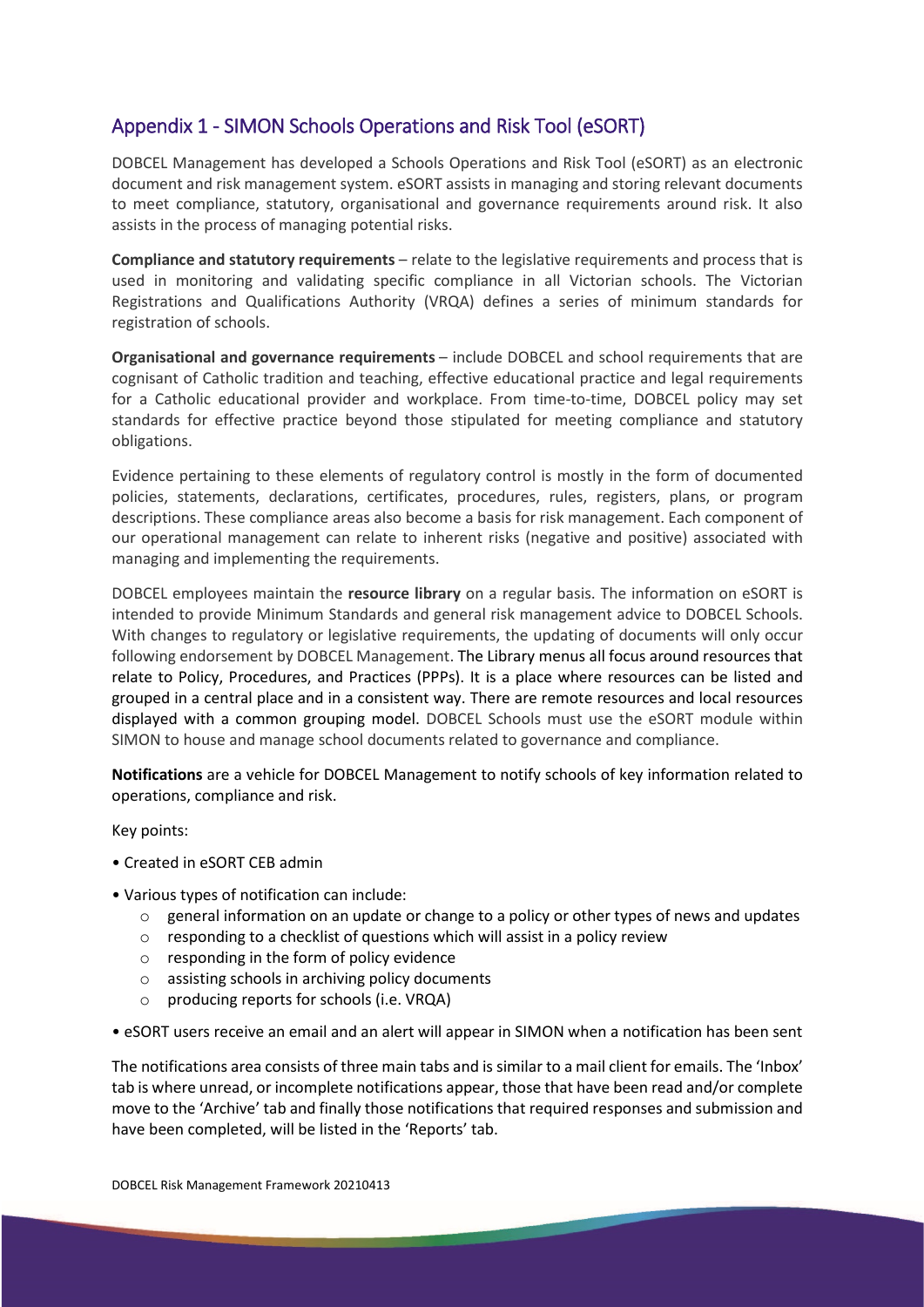### Appendix 2 - SIMON Risk Register

All DOBCEL Schools will utilise the online SIMON Risk Register, which provides a tool for identifying, analysing, evaluating and treating risk. The following diagram (Diagram 2) illustrates the risk cycle. Any risk analysis takes into account legislation, organisational and governance requirements and duty of care to take reasonable precaution to avoid foreseeable risks.

### **Diagram 2**



The SIMON Risk Register provides an overall assessment of risks and measures to minimise or eliminate risks. It records the following details:

- activity and risk description
- pre-mitigation assessment the current risk status including current controls, consequence, likelihood and current risk level rating
- a post-mitigation assessment (to be developed) what new controls have been put in place and the new risk level rating (which would usually be lower that the pre-mitigation assessment)
- accountabilities indicating the risk owner and task owner
- monitoring and communication strategies
- review date

SIMON currently exists in all schools and this addition enhances its credentials as a one stop shop for schools with the added advantage of being able to control the development and any changes required to suit our application across schools and DOBCEL, whilst also providing an opportunity to produce consolidated data reports.

The development of the SIMON Risk Register has been divided into the following phases of development:

- Phase 1: Establishment of Basic Risk Register (completed)
- Phase 2: Transition of existing DOBCEL Risk Register into the new SIMON Risk Register (completed)
- Phase 3: Identification and creation of mandatory school risks to be pre-loaded into school register prior to release (completed)
- Phase 4: Provision of consolidated reporting on all risk registers (in progress)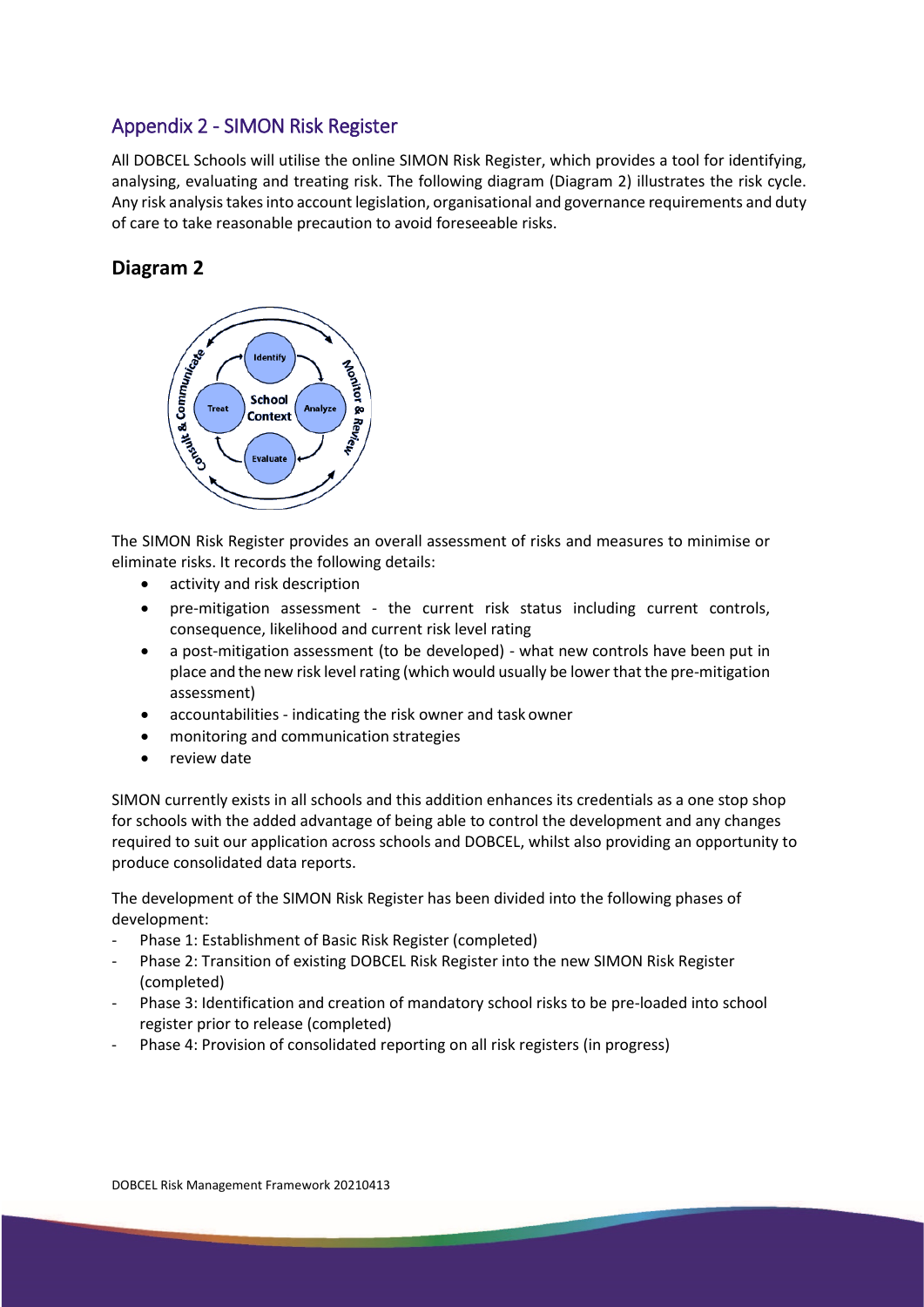### Appendix 3 - SIMON Hazard and Incident and Notification Tool (HINT)

When an incident occurs in the workplace that causes, or has the potential to cause, injury, ill health, damage or other loss, DOBCEL needs a way to collect and record information about the incident. DOBCEL Management have developed an online Hazard and Incident Notification Tool (HINT) accessible through SIMON. HINT can be used to record critical information including what happened, when it happened, who was involved and the extent of any injuries or damage.

The development of the SIMON HINT has been divided into the following phases of development:

Stage 1: Incident/hazard report - nature of report & reporting person details

Stage 2: Investigation (only to be completed if injury is classified 'serious' and 'work/school related')

Stage 3: Corrective actions to be taken to reduce risk of recurrence (to be completed by the school principal / DOBCEL manager or their nominee)

Stage 4: Review of actions (to be completed by OHS Coordinator or Properties and Facilities Officer)

The HINT tool will be used to provide data and reporting that can then inform future training in identified areas for improvement, benchmarking risks and informing the Risk Register.

#### **Definition and categorisations of an incident**

Below are definitions for the HINT and are to be used as guidance for users entering data into the system:

- Hazard: a source of potential harm to health and safety
- Near miss: an incident which does not cause injury or damage but had the potential to do so
- Incident: any unplanned event resulting in, or having a potential for injury, ill health, damage or other loss (ISO 45001:2018)

This system will provide detailed and summary reports of all hazards and incidents that are recorded, as required to school leadership and DOBCEL Board and Standing Committees.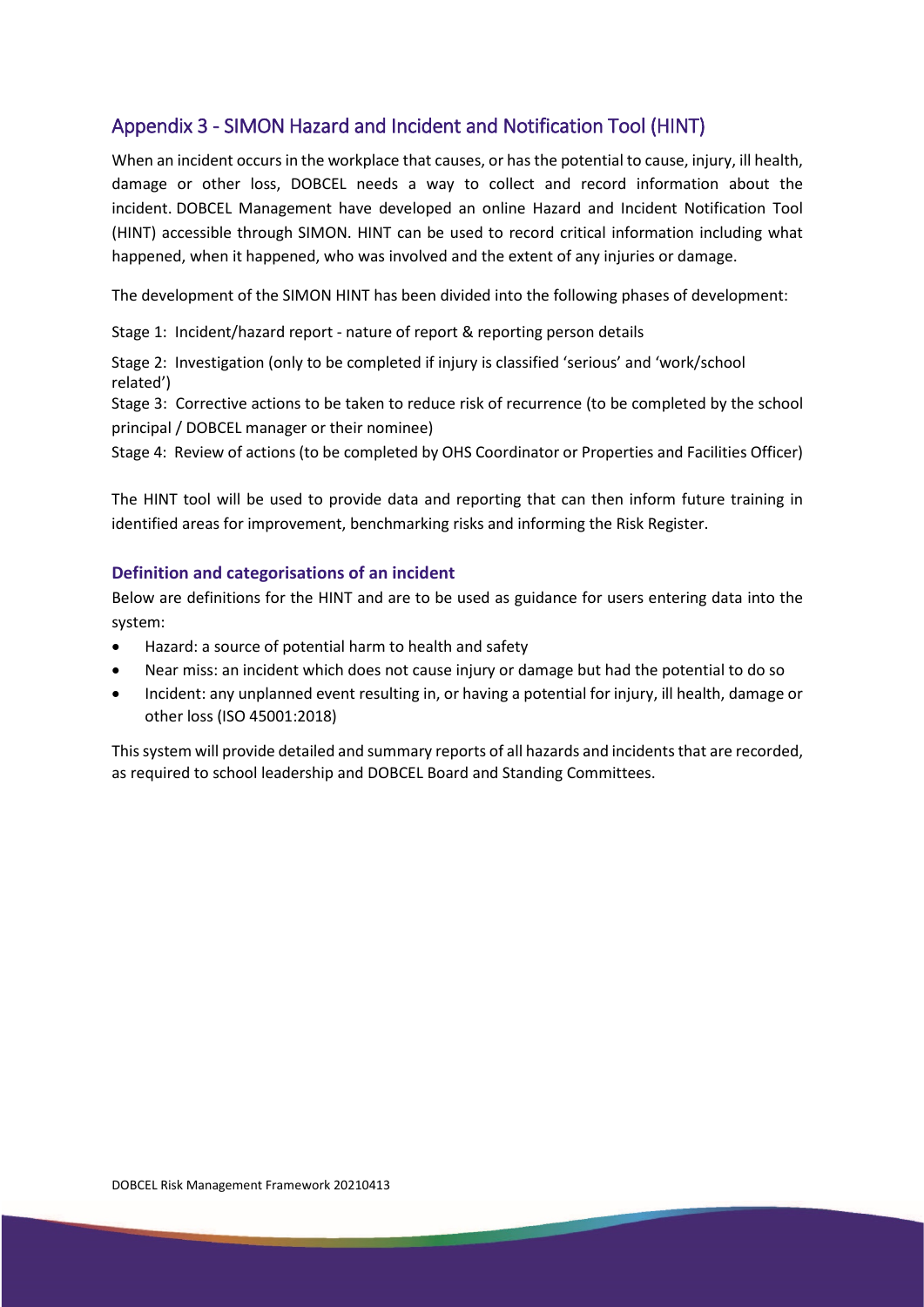### Appendix 4 – Catholic Education Ballarat Learning Manager

The Learning Manager provides web-based learning for all DOBCEL staff with a greater variety of online training so that staff can be trained no matter where people are located. This extensive range of courses are aimed to up-skill employees, help them understand their obligations and help minimise risk and to comply with the requirements of various Act's and Codes of Practice relevant to the education sector.

The Learning Manager modules are accessible to all staff through the menu bar on SIMON by selecting CEB Resource Links. For new staff that are required to be enrolled, school administration staff need to contact the DOBCEL Compliance & Risk Advisor to enrol them. Managing the training of DOBCEL staff is intended to be quite simple, as all staff who were employed before April 2020 have already been pre-enrolled into each of the following 13 courses:

- Work Health Safety & Education
- Sexual Harassment
- Harassment and Bullying
- Anti-discrimination
- Information Security
- Safeguarding Essentials
- Driver Safety Awareness
- Ergonomics & Manual Handling
- Privacy
- Due Diligence for Officers
- Camps and Excursions
- Preparing for fire and other emergencies
- Essentials of Whistleblowing
- Modern Anti-slavery

Upon successful completion of a course staff will be provided with a certificate. A copy of the certificate should be given to the relevant administration person at each school to maintain records and to monitor who has completed or may be outstanding in completing the required course.

At present the Catholic Education Ballarat Learning Manager is managed by Business Services – Planning, Facilities and Risk Team (DOBCEL Compliance & Risk Advisor is the Administrator). Schools are able to manage the process themselves if they choose to and roll out specific courses to their staff.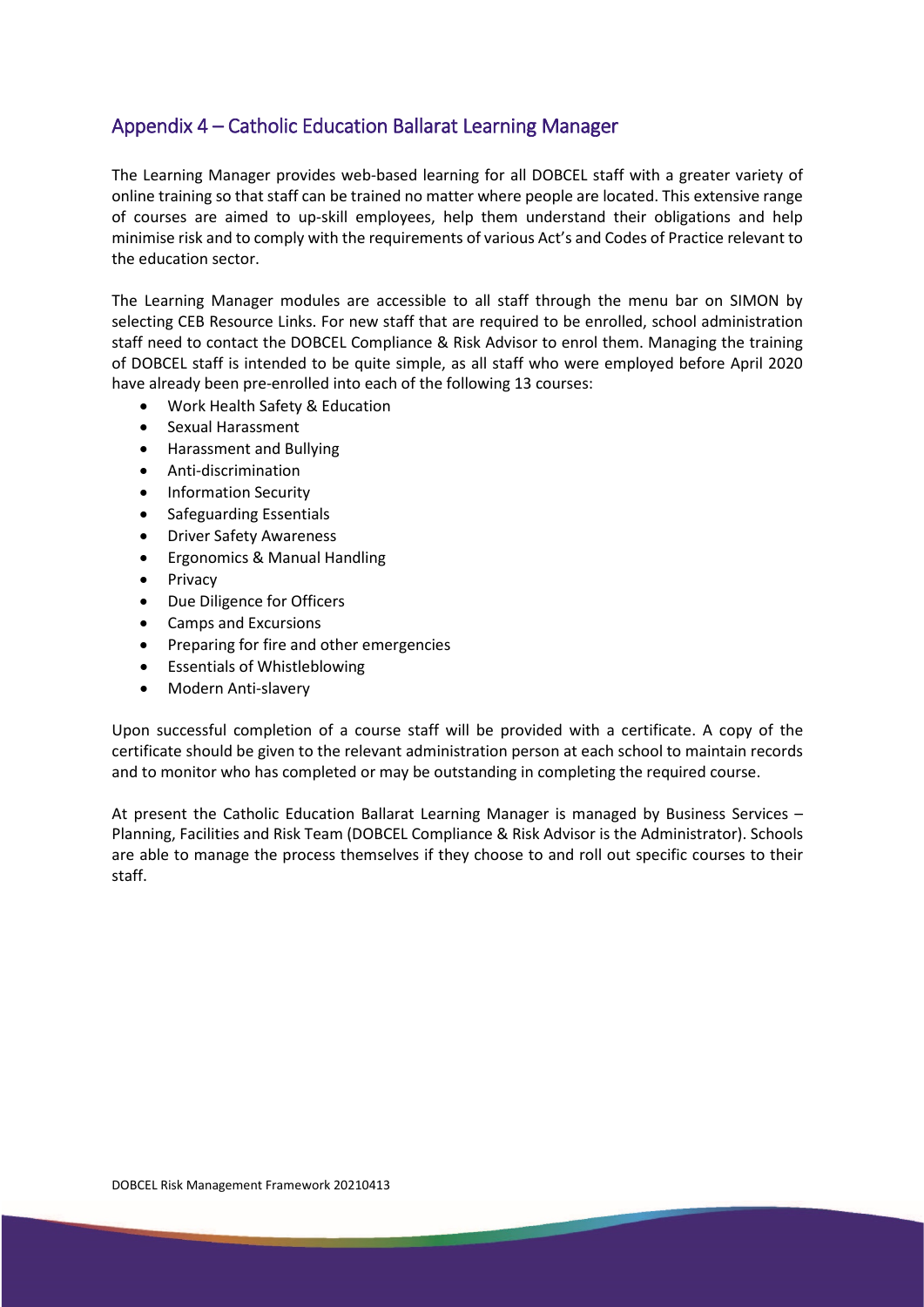# Appendix 5 – DOBCEL School Consequence Ratings

| <b>DOBCEL School Consequence Ratings</b> |                                                                                                                                                                                                                                                                                                                                                                   |                                                                                                                                                                                                                                                                                     |                                                                                                                                                                                                                                                                                                    |                                                                                                                                                                         |                                                                                                                         |  |  |
|------------------------------------------|-------------------------------------------------------------------------------------------------------------------------------------------------------------------------------------------------------------------------------------------------------------------------------------------------------------------------------------------------------------------|-------------------------------------------------------------------------------------------------------------------------------------------------------------------------------------------------------------------------------------------------------------------------------------|----------------------------------------------------------------------------------------------------------------------------------------------------------------------------------------------------------------------------------------------------------------------------------------------------|-------------------------------------------------------------------------------------------------------------------------------------------------------------------------|-------------------------------------------------------------------------------------------------------------------------|--|--|
|                                          | Levels                                                                                                                                                                                                                                                                                                                                                            |                                                                                                                                                                                                                                                                                     |                                                                                                                                                                                                                                                                                                    |                                                                                                                                                                         |                                                                                                                         |  |  |
| Category                                 | Severe (5)                                                                                                                                                                                                                                                                                                                                                        | Major (4)                                                                                                                                                                                                                                                                           | Moderate (3)                                                                                                                                                                                                                                                                                       | Minor (2)                                                                                                                                                               | Minimal (1)                                                                                                             |  |  |
| Child Safety                             | • Major non-<br>compliance with<br>Ministerial Order 870<br>resulting in suspension<br>of registration from<br>regulatory authority.<br>• Failure to protect<br>children and young<br>people resulting in<br>criminal convictions,<br>civil action and/or<br>removal of registration<br>of school.<br>• Significant legal /<br>reputational /<br>financial impact | • Ongoing non-<br>compliance<br>Ministerial Order 870<br>resulting in warning<br>from regulatory<br>authority.<br>• Substantiated<br>findings of Reportable<br>Conduct and/or<br>serious misconduct<br>against a staff<br>member(s)<br>• Legal / reputational /<br>financial impact | • Failure to act<br>following a notification<br>of non-compliance with<br>Ministerial Order 870.<br>• Substantiated findings<br>of Reportable Conduct<br>and/or misconduct<br>against a staff<br>member(s).<br>• Minor or no<br>regulatory or legal<br>sanctions, minor or no<br>financial impact. | • Notification of non-<br>compliance with<br>Ministerial Order 870.<br>• Allegation of<br>Reportable Conduct<br>or misconduct against<br>an individual staff<br>member. | • Allegation of<br>noncompliance with<br>Ministerial Order 870.<br>• Internally identified<br>minor non-<br>conformance |  |  |
| Financial                                | • Loss of key assets<br>• >15 % deviation<br>from budget<br>• High value fraud<br>committed<br>• Significant legal /<br>reputational /<br>financial impact                                                                                                                                                                                                        | • Loss of significant<br>assets<br>• 6% - 15% deviation<br>from budget<br>• External audit<br>qualification on<br>accounts<br>• High end fraud<br>committed<br>• Legal / reputational /<br>financial impact                                                                         | • Loss of minor<br>assets<br>• 2% - 5% deviation<br>from budget<br>• External audit<br>management letter<br>adverse comments<br>• Minor or no<br>regulatory or legal<br>sanctions, minor or<br>no financial impact                                                                                 | • Loss of<br>'consumable' assets,<br>$\bullet$ < 2% deviation<br>from budget<br>• Low value fraud<br>committed                                                          | • Small loss that can<br>be absorbed                                                                                    |  |  |
| Health and<br>Safety                     | • Fatality or<br>permanent disability<br>• Stress / trauma<br>event requiring<br>extensive clinical<br>support for multiple<br>individuals<br>• Significant legal /<br>reputational /<br>financial impact                                                                                                                                                         | • Injury / ill health<br>requiring inpatient<br>hospital admission<br>• Stress / trauma<br>event requiring<br>ongoing clinical<br>support<br>$\bullet$ Legal /<br>reputational /<br>financial impact                                                                                | Injury / ill health<br>requiring external<br>medical attention<br>• Stress / trauma<br>event requiring<br>professional support<br>• Minor or no<br>regulatory or legal<br>sanctions, minor or<br>no financial impact                                                                               | • Injury / ill health<br>requiring one visit to<br>doctor<br>• Peer support for<br>stress / trauma<br>event                                                             | • Minor injury<br>requiring first aid or<br>peer support for<br>stress / trauma<br>event                                |  |  |
| Information<br>Technology                | • Normal school<br>operations cease<br>• Significant legal /<br>reputational /<br>financial impact                                                                                                                                                                                                                                                                | • Whole of school<br>operations disrupted<br>• Assistance sought<br>from CEB<br>• School not able to<br>use digital platforms<br>$\bullet$ Legal /<br>reputational /<br>financial impact                                                                                            | • Key school<br>operations<br>temporarily<br>disrupted<br>• School leadership<br>team meets to return<br>school to normal<br>operations<br>• Minor or no<br>regulatory or legal<br>sanctions, minor or<br>no financial impact                                                                      | Some school<br>operations disrupted<br>• Minor workarounds<br>return school to<br>normal operations                                                                     | • School operations<br>continue with slight<br>interruptions to<br>normal activities.                                   |  |  |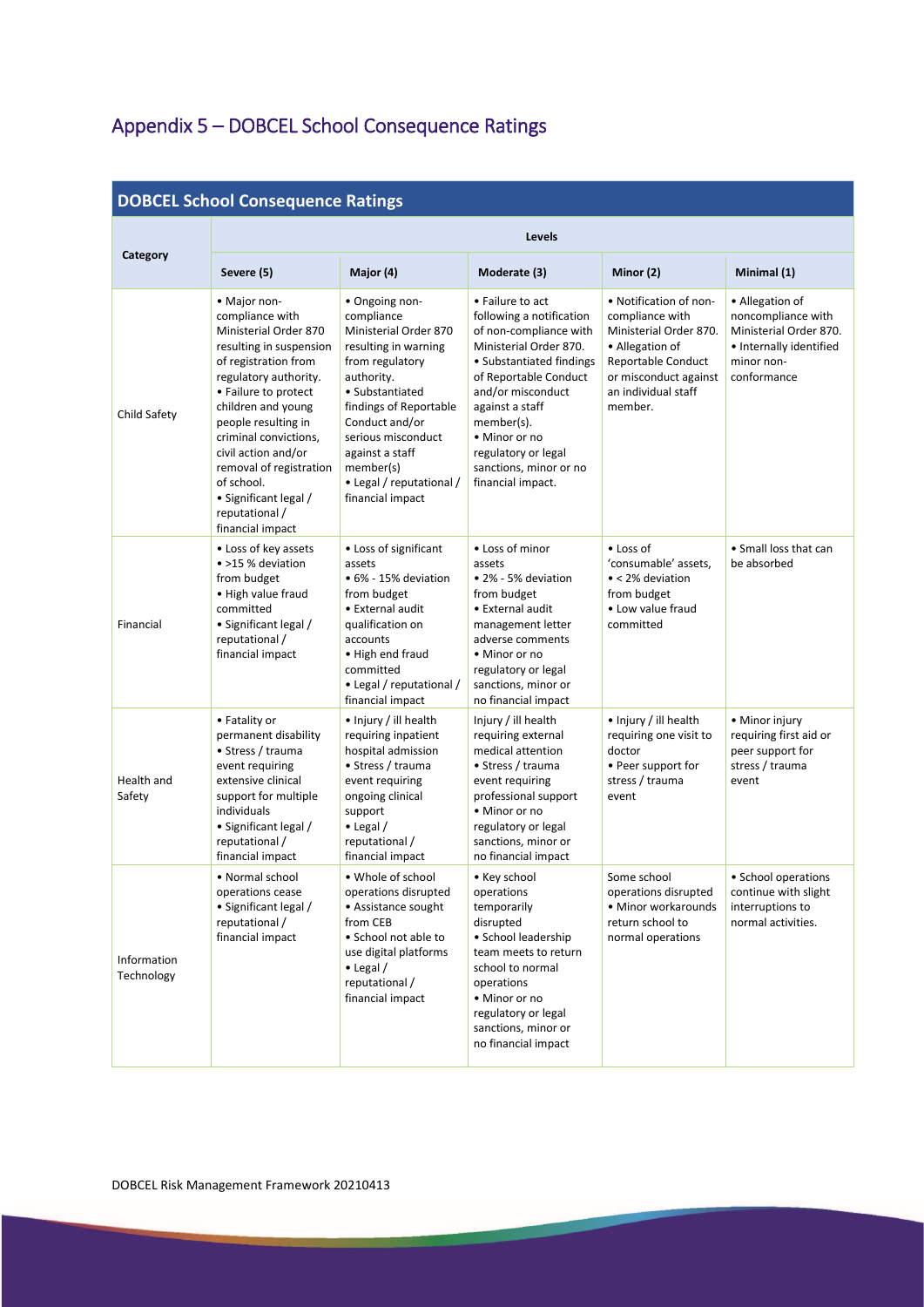# **DOBCEL School Consequence Ratings**

| Category               | Levels                                                                                                                                                                                                                              |                                                                                                                                                                                                                                                                                                                                                                                                                                                                                                   |                                                                                                                                                                                                                                                                                                                                                                                                                                                                                                                                    |                                                                                                                                                                                                                                                                                                                                                                                                             |                                                                                                                                                                                                                                                                                                |  |  |
|------------------------|-------------------------------------------------------------------------------------------------------------------------------------------------------------------------------------------------------------------------------------|---------------------------------------------------------------------------------------------------------------------------------------------------------------------------------------------------------------------------------------------------------------------------------------------------------------------------------------------------------------------------------------------------------------------------------------------------------------------------------------------------|------------------------------------------------------------------------------------------------------------------------------------------------------------------------------------------------------------------------------------------------------------------------------------------------------------------------------------------------------------------------------------------------------------------------------------------------------------------------------------------------------------------------------------|-------------------------------------------------------------------------------------------------------------------------------------------------------------------------------------------------------------------------------------------------------------------------------------------------------------------------------------------------------------------------------------------------------------|------------------------------------------------------------------------------------------------------------------------------------------------------------------------------------------------------------------------------------------------------------------------------------------------|--|--|
|                        | Severe (5)                                                                                                                                                                                                                          | Major (4)                                                                                                                                                                                                                                                                                                                                                                                                                                                                                         | Moderate (3)                                                                                                                                                                                                                                                                                                                                                                                                                                                                                                                       | Minor (2)                                                                                                                                                                                                                                                                                                                                                                                                   | Minimal (1)                                                                                                                                                                                                                                                                                    |  |  |
| Legal &<br>Regulatory  | • Multiple severe<br>non-conformance<br>resulting in loss of<br>key license or<br>accreditation<br>• Significant legal /<br>reputational / financial<br>impact                                                                      | · Major enforceable<br>undertaking resulting<br>in suspensions or<br>conditional licences.<br>$\bullet$ Legal /<br>reputational /<br>financial impact                                                                                                                                                                                                                                                                                                                                             | • Moderate<br>enforceable resulting<br>in suspensions or<br>conditional licences<br>• Minor or no<br>regulatory or legal<br>sanctions, minor or no<br>financial impact                                                                                                                                                                                                                                                                                                                                                             | • Minor enforceable<br>undertaking and/or<br>additional reporting<br>without sanction<br>applied                                                                                                                                                                                                                                                                                                            | • Internally<br>identified<br>minor non-<br>conformance<br>• Can be resolved<br>internally                                                                                                                                                                                                     |  |  |
| Operational            | • Unsatisfactory<br>outcome of service<br>delivery<br>• School not able to<br>function<br>• Major disruption to<br>student learning<br>• Significant legal /<br>reputational /<br>financial impact                                  | • Evidence of<br>significant variation<br>in expectations and<br>outcomes of service<br>delivery<br>• Change in<br>timelines<br>• Disruption to<br>wellbeing and work<br>processes<br>• Remote learning<br>and working<br>arrangements<br>required<br>$\bullet$ Legal /<br>reputational /<br>financial impact                                                                                                                                                                                     | • Expected processes<br>and procedures not<br>always being met<br>• Discussion with<br>contractor required<br>to resolve issues<br>• Timelines need<br>slight adjustment<br>• Disruption of<br>service having<br>moderate impact on<br>wellbeing and work<br>processes<br>• Minor or no<br>regulatory or legal<br>sanctions, minor or<br>no financial impact                                                                                                                                                                       | • Minor<br>misunderstanding of<br>expectations<br>• Some readjustment<br>of outcomes of<br>service delivery<br>• Minor wellbeing<br>issues arise and can be<br>addressed easily                                                                                                                                                                                                                             | • Minor alteration<br>of expected service<br>delivery<br>• Little or no<br>impact                                                                                                                                                                                                              |  |  |
| People &<br>Capability | • Critical failure(s)<br>preventing core<br>operations from<br>being performed<br>• Significant legal /<br>reputational /<br>financial impact<br>• School closure due<br>to inability to fulfil<br>principal leadership<br>position | • Significant impact<br>arising from failure<br>to provide critical<br>training, resources<br>or equipment<br>impacting core<br>operations<br>• Serious<br>misconduct, wilful<br>breach of policy or<br>legislation or<br>behaviour that<br>places others at<br>serious & genuine<br>risk, industrial action<br>may be taken<br>• Student outcomes<br>affected by frequent<br>changes to principal<br>or other leadership<br>positions<br>$\bullet$ Legal /<br>reputational /<br>financial impact | Impact on operational<br>effectiveness such that<br>targets are not met<br>and/or there is<br>significant impost on<br>other people,<br>resources/systems.<br>• Repeated<br>Unsatisfactory<br>performance or<br>behaviour despite prior<br>intervention, may<br>place others at risk,<br>impact on employee<br>morale or core<br>operations.<br>• Formal intervention<br>required.<br>• Leadership position<br>is managed but<br>results in some<br>changes to school<br>organisation and<br>with effect on<br>educational program | • Minor and brief<br>impact on work<br>activities arising<br>from a lack of<br>training or resources<br>required or<br>continued<br>inappropriate<br>behaviour or under<br>performance<br>• The impact can be<br>addressed at the<br>local level with<br>intervention<br>· Some disruption or<br>uncertainty<br>regarding leadership<br>position that may<br>impact on<br>community<br>confidence in school | • Minimal impact<br>on<br>some work<br>activities<br>arising from a delay<br>in training or<br>resources,<br>inappropriate<br>behaviour, or<br>under<br>performance<br>• The impact can<br>be<br>addressed through<br>routine<br>management<br>• Minor disruption<br>of<br>leadership position |  |  |